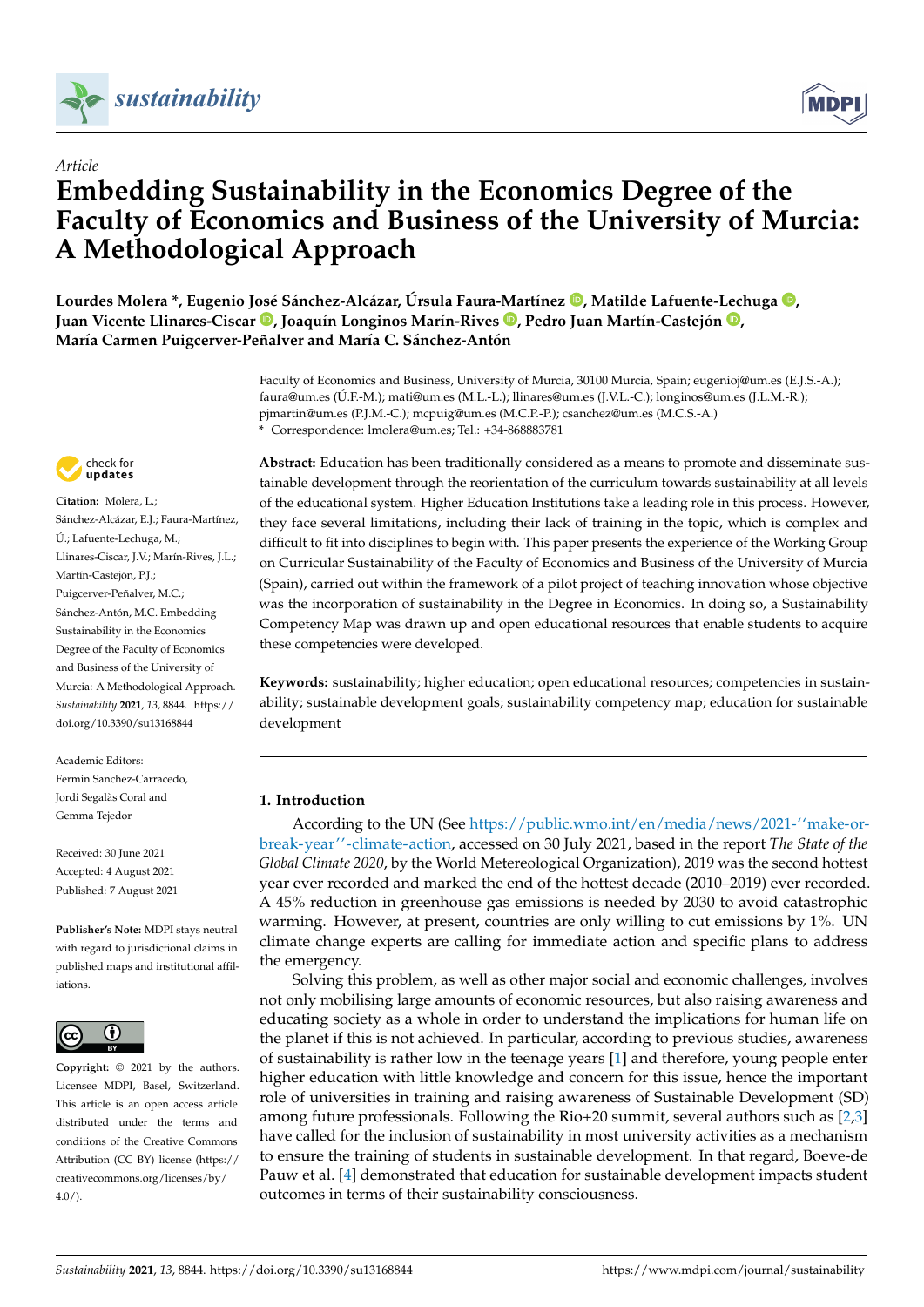As a follow-up to the World Summit on Sustainable Development held in Johannesburg in 2002, the United Nations General Assembly adopted the resolution of the United Nations Decade of Education for Sustainable Development (ESD), which was ratified by UNESCO in April 2003. It includes in its programme the central role of education as a way to achieve sustainable development and highlights the need to reorient the curriculum towards sustainability. The main objective of the ESD Decade is specified in section II, heading 5 of UNESCO's own document: "*to promote education as a basis for a more sustainable human society and to integrate sustainable development into education systems at all levels*" [\[5\]](#page-15-4). Some authors warn that many universities are becoming more market-oriented and, therefore, consumer-centric policies and increased industry involvement in curricula are gaining more attention than sustainability pedagogy  $[6]$ . This trend led authors such as Lozano et al. [\[7\]](#page-15-6) to call for integral implementation of sustainability, meaning that such sustainability should become apparent in most, if not all, university activities as a mechanism to ensure education for sustainable development.

In this context, the professional development of teachers in education for sustainable development (ESD) has been considered as the priority of priorities. In fact, as Ferreira [\[8\]](#page-15-7) said, UNESCO has insisted in recent years on the need to reorient teacher education towards sustainability [\[5](#page-15-4)[,9](#page-15-8)[–12\]](#page-15-9) and make them facilitators of ESD.

To this end, the University of Murcia (Spain) has implemented a two-year project called ODSesiones [\[13\]](#page-15-10), whose aim is two-fold. First, it intends to increase awareness of the Sustainable Development Goals (SDG) among university members and, second, it wants to exert an effective social impact by promoting intervention activities proposed by non-governmental organisations (NGO) and schools. As a result, more favourable attitudes towards the SDGs and a behavioural change among university members, and citizens in general, is expected [\[14\]](#page-15-11).

As part of ODSesiones, the general objective of the so-called Aula 2030 programme (2030 Classroom) [\[15\]](#page-15-12) is to create an interactive space where experts, professors, and students are given the opportunity to discuss the way of embedding sustainability into the curricula. So far, its main line of work is teacher training on sustainability, which has led to the organisation of nine introductory courses on Curricular Sustainability and two advanced courses.

In a parallel way, encouraged by Aula 2030 principles on sustainable education, a group of lecturers from different areas of knowledge in the Faculty of Economics and Business of the University of Murcia participated, over the last two years, in a methodological proposal for the implementation of Curricular Sustainability in the Bachelor's Degree in Economics. Their aim was to initiate a process of change focused on an education oriented towards the principles of sustainable development, with the intention of extending it to the rest of the degrees in the Faculty. The work began as a pilot project within the framework of teaching innovation, where one of its expected results is the implementation of a trainers training programme. This pilot project, entitled "*Elaboración de mapas de sostenibilidad, contenidos transversales básicos en sostenibilidad e instrumentos para la sostenibilización curricular en la Facultad de Economía y Empresa*" ("*Development of sustainability maps, basic cross-cutting content in sustainability and tools for curricular sustainability in the Faculty of Economics and Business*"), ran from 12 November 2019 to 30 September 2020, although the Working Group has continued to be involved in initiatives related to curricular sustainability. The project objectives were: to design a sustainability map of the Economics degree; to associate competency learning outcomes with the SDGs; to identify and to elaborate contents in sustainability for each of the dimensions used in the sustainability map (economic, social, environmental, and holistic); and to diagnose the state of training needs in sustainability in teachers and develop and test training proposals.

This training programme is currently in progress as a part of the Aula 2030, whose staff includes several members of the Curricular Sustainability Working Group of the Faculty of Economics and Business. The main instrument used to integrate sustainability into the curricula is the so-called Sustainability Competency Map (SCM) [\[16,](#page-15-13)[17\]](#page-15-14), which is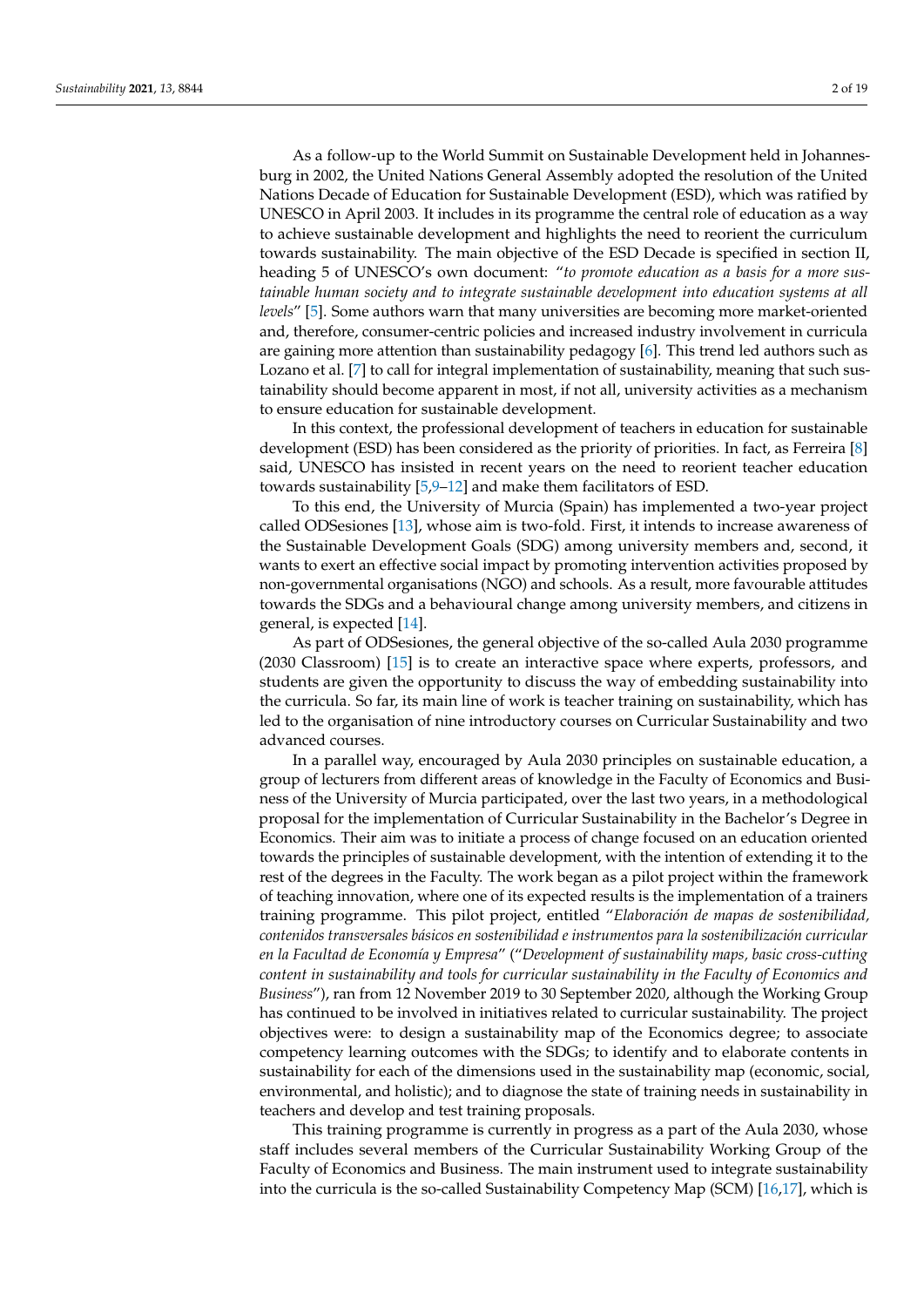based on the SCM for the Bachelor's Degree in Business Administration developed within the EDINSOST project.

The basic sustainability competencies that students should acquire throughout their university education should be agreed when designing the SCM. As the literature review reveals, this is not an easy task, since there is not a general agreement on what the key competencies for sustainability in higher education actually are [\[18\]](#page-15-15). In this sense, the strategic role played by the Conference of Chancellors of Spanish Universities (CRUE) has been very convenient to our work, since the Conference agreed upon them in the document entitled *Guidelines for the Inclusion of Sustainability in the Curriculum* [\[19\]](#page-15-16). Consequently, we decided to apply the competency approach in this paper because of CRUE's role on building the capacities and competencies on curricular sustainability carried out in Spanish universities. To work on these competencies, we provided a variety of Open Educational Resources (OER), a format in line with the UNESCO guidelines, which state that "*universal access to quality education is fundamental for the construction of peace, sustainable social and economic development, as well as intercultural dialogue*" [\[20\]](#page-15-17).

Therefore, this article aimed to contribute to the existing literature on the embedding of sustainability in Higher Education Institutions (HEIs) by sharing the experience of the Faculty of Economics and Business at the University of Murcia. This experience is based on the use of the SCM as the fundamental instrument for integrating sustainability in the curriculum, which implied two main tasks: the adaptation of the degree of the Business Administration SCM to the curricular contents of the Economics Degree and the development of a wide range of learning resources in line with the UNESCO guidelines [\[20\]](#page-15-17) to be applied in the classroom by teachers.

In summary, this work will help to deepen the contribution of SCM and the OERs to the teaching-learning process; it will also serve as a starting point for embedding sustainability in other degrees, especially those related to Social Sciences, which can be of great interest for other researchers.

This article contextualises our work within the existing literature on Curricular Sustainability in Section [2.](#page-2-0) Section [3](#page-6-0) describes the methodology followed for the development of the SCM and the OERs. Subsequently, Section [4](#page-9-0) reviews the OERs developed, while Sections [5](#page-13-0) and [6](#page-14-0) are devoted to the discussion of the results and conclusions.

#### <span id="page-2-0"></span>**2. Literature Review**

In this section, we are concerned with covering four main issues: changes in HEIs to address education for sustainable development; the importance of teacher training in embedding sustainability in the curricula; the competencies approach; and the design of educational resources that facilitate teachers' integration of sustainability in the curriculum.

#### *2.1. Changes in Higher Education Institutions*

Over the last three decades, HEIs have mobilised to integrate sustainable development into their traditional roles of research and expert education [\[21\]](#page-15-18) into the so-called third mission of knowledge and technology transfer [\[22\]](#page-15-19), and into any other campus activity [\[23,](#page-15-20)[24\]](#page-15-21). UNESCO's role has been particularly relevant through the adoption of the Decade of Education for Sustainable Development (ESD) and its subsequent extensions [\[11](#page-15-22)[,12](#page-15-9)[,25](#page-16-0)[,26\]](#page-16-1) The adoption in 2015 of the 2030 Agenda with 17 sustainable development goals was the definitive impetus to include education as one of the cross-cutting goals to achieve sustainability [\[27\]](#page-16-2). Specifically, goal number 4 refers to "*Ensure inclusive and equitable quality education and promote lifelong learning opportunities for all*".

Traditionally, the sustainable development approach in the higher education system (as Collazo and Granados mentioned [\[28\]](#page-16-3), the process of adapting the curriculum towards sustainability has been referred to in different ways: curricular sustainability [\[19\]](#page-15-16), sustainable curriculum [\[29\]](#page-16-4), or curriculum reorientation [\[30\]](#page-16-5)) has been embedded at one of the following levels: (a) research; (b) education; (c) institutional functioning; (d) community outreach; or (e) evaluation and reporting [\[31](#page-16-6)[,32\]](#page-16-7). In education, these actions have focused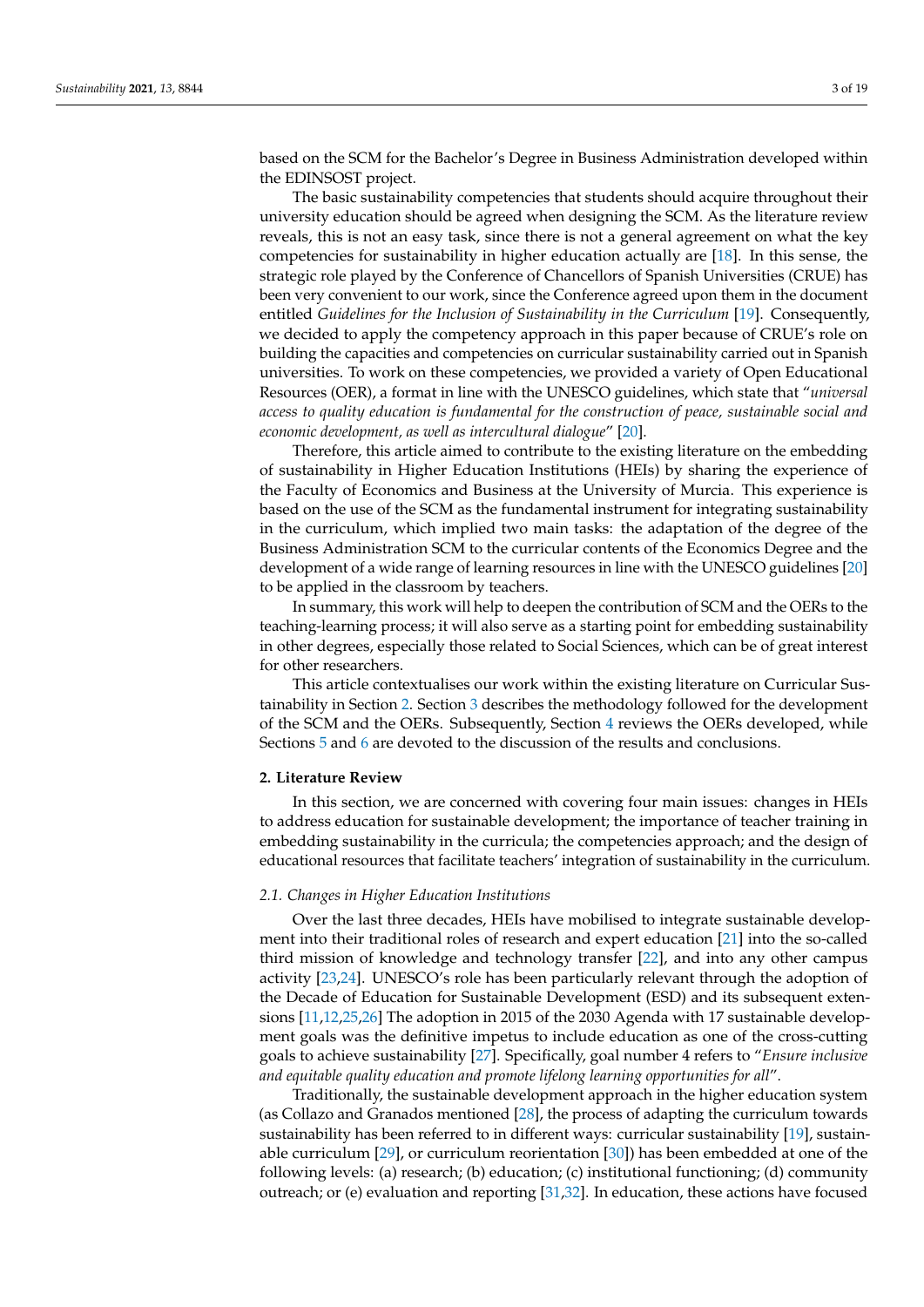on areas such as teaching methodologies that facilitate the embedding of sustainability, the identification and embedding of sustainability competencies in curricula, curricular content, specific teacher training and, in general, all aspects related to the reorientation of the curriculum towards sustainability.

There are organisations, such as the Sustainable Development Solutions Network (SDSN), which do important work in disseminating HEI practices. It is a global initiative of the United Nations that mobilises expertise and resources from academia, civil society, and the private sector, providing solutions for sustainable development at local, national, and global levels [\[28\]](#page-16-3). Its publications [\[33](#page-16-8)[,34\]](#page-16-9) have been an obligatory reference to guide universities' progress towards sustainability based on the SDGs, and offer a compilation of experiences in universities around the world on their way to implementing the 2030 Agenda [\[35\]](#page-16-10).

Likewise, over the last few years, numerous initiatives have emerged related to the embedding of sustainable development in HEIs through education [\[2\]](#page-15-1). Some seek to integrate sustainable development education into the university framework at a general level [\[36](#page-16-11)[,37\]](#page-16-12), while others propose more concrete solutions. Some examples are the proposals integrated into specific subjects to develop students' professional ESD competencies [\[38–](#page-16-13)[40\]](#page-16-14) or proposals in which the university management team and teachers can develop professional ESD competencies by integrating sustainability into the curriculum in a concrete way [\[41\]](#page-16-15). Other initiatives focus on educator educational programs in sustainability [\[42](#page-16-16)[,43\]](#page-16-17), or analyse the presence of sustainability in terms of curricular content and competency training for students, teachers, and specific degree curricula [\[44\]](#page-16-18).

A relatively new area contributing to a growing number of publications is the study of relevance, relationships, and possible strategies for achieving the SDGs in HEIs [\[45,](#page-16-19)[46\]](#page-16-20). For instance, the evaluation of activities aimed at graduate students using a holistic rubric that measures their capacity to incorporate sustainability principles [\[47\]](#page-16-21); the design of specific courses for professors aimed at guiding the integration of ESD in the curriculum of university subjects [\[28\]](#page-16-3); or the provision of a multi-stakeholder framework (faculties, students, NGOs, private companies, public administration, professional associations, trade unions, etc.) for raising awareness among the university community and society in general [\[14\]](#page-15-11).

#### *2.2. The Importance of Teacher Training*

However, despite the importance of ESD and its close relationship with higher education, there are still major obstacles to its full integration in HEIs [\[48](#page-16-22)[–50\]](#page-17-0). Some authors argue that "*it is a concept that has not penetrated enough and has not done so equally, in all university disciplines*" [\[48\]](#page-16-22) or, it is not integrated into universities in a holistic way but compartmentalised, focusing only on some of the domains of sustainability [\[49\]](#page-17-1). Lozano [\[51\]](#page-17-2) argued that ESD is still considered an innovative idea in most universities, and involves the adoption and institutionalisation of new concepts or ideas. However, these new ideas have not yet permeated all disciplines, university faculties, and managers, or throughout curricula. This is due to the existence of three types of barriers: (a) resistance based on lack of information; (b) resistance based on psychological and emotional reaction to change; and, (c) resistance to change due to disciplinary rules [\[32\]](#page-16-7).

One of the main obstacles is the limited frame of reference and the limited training that teachers themselves have in sustainability, which diverges from UNESCO's proposal on using university teacher training as a key strategy to achieve a sustainable society [\[9\]](#page-15-8). In this way, it seems appropriate to sustainability that teachers play a primary role in the implementation of this process and, therefore, teacher training is fundamental to move towards curricular sustainability.

As Lozano [\[52\]](#page-17-3) points out, "*educating educators*" is a fundamental element for integrating sustainable development into the university system. It is therefore of utmost importance to identify those professors who are particularly sensitive to curricular sustainability and to direct training primarily to *innovators*, as they will serve as teachers for the group of *laggards*, who will be the last to integrate sustainability into their teaching [\[32\]](#page-16-7). Ultimately,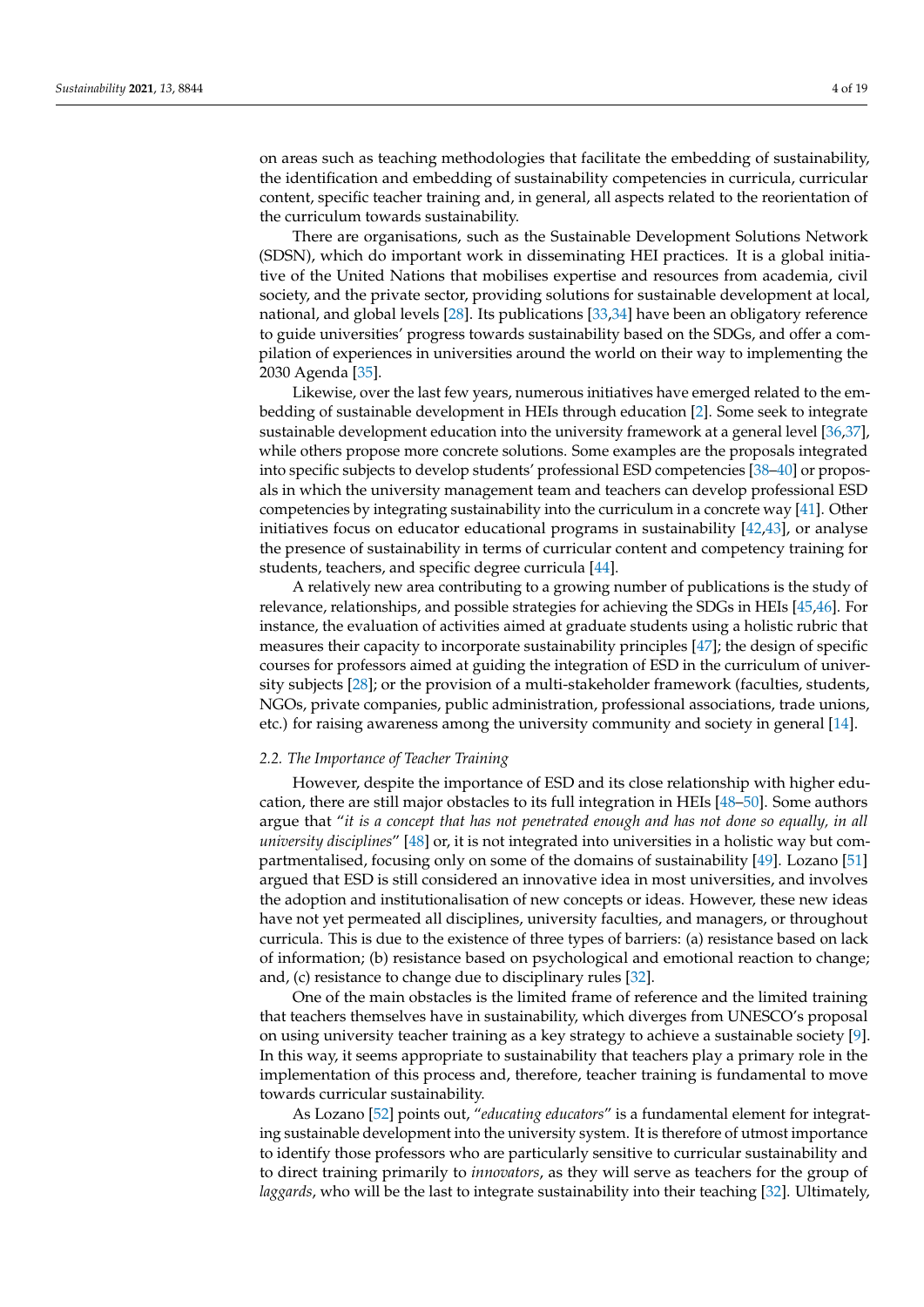the teacher, being at the centre of curriculum development, should, from the classroom and through the teaching method applied, lead the learning process towards sustainability.

In response to the lack of teacher training, some projects have been launched. At the international level, the University Professors for Sustainable Development (UE4SD) project, launched in 2013 at the University of Gloucestershire and partner institutions, aims to support university staff to improve their ESD skills. The project focuses on establishing professional development approaches and opportunities that enable teachers to prepare students to understand and apply their professional and global responsibilities in sustainability. The project, funded by the European Commission under the Erasmus Academic Networks Lifelong Learning Programme (2013–2016), includes 53 partners from 33 countries across Europe, grouped into four regional centres, and seeks to combine and share the experience of network partners in this area [\[53\]](#page-17-4).

At the national level, the EDINSOST projects, which are funded by the Spanish State R&D&i Programme, have provided important tools for the integration of ESD and the SDGs in HEIs. As stated in [\[16,](#page-15-13)[17\]](#page-15-14), their main objectives are the embedding of sustainability into the curriculum, the design of teaching and learning strategies for its implementation in the Spanish university context, and the evaluation of the sustainability competency level of current graduates in the Spanish university system.

Thus, the first step in teacher training is to define clearly and accurately the sustainability learning outcomes of each Degree involved in the project, which are precisely defined in the Sustainability Competency Map.

#### <span id="page-4-0"></span>*2.3. The Competency Approach*

A further aspect of learning concerns university students, who should acquire a series of competencies that enable them to develop specific profiles of their academic specialty, which would also provide a benchmark framework for assessing both learning and teaching effectiveness. The sustainability competencies that students should acquire throughout their university education should be central to the design of study programmes. Furthermore, the aim of the teaching staff should be to address the key competencies to enable students to effectively play the role of agents of change when they enter the labour market.

Although there is no agreement on what the key competencies for sustainability in higher education actually are [\[18\]](#page-15-15), we can define them as the set of knowledge, skills, and attitudes that enable the effective resolution of tasks and problems related to the challenges and opportunities posed by sustainability in the real world [\[54,](#page-17-5)[55\]](#page-17-6). According to Benito Olalla and Merino [\[56\]](#page-17-7), the delimitation of competencies for sustainability is given by the four pillars of lifelong learning according to the recommendations of the Delors Report [\[57\]](#page-17-8) (learning to know, learning to do, learning to live together, and learning to be), to which is added a fifth pillar suggested by UNESCO, namely, learning to transform oneself and society [\[58\]](#page-17-9). Moreover, some authors have developed a framework consisting of seven competencies in sustainability in the professional environment: systems thinking competency, foresight competency, normative competency, embracing diversity and interdisciplinary, interpersonal competency, action competency, and strategic management [\[59,](#page-17-10)[60\]](#page-17-11).

We decided to apply the competency approach in this paper because of the strategic role played by the Conference of Chancellors of Spanish Universities (CRUE) on building the capacities and competencies on curricular sustainability carried out in Spanish universities, where the degrees are designed using competencies.

In [\[19\]](#page-15-16), the CRUE recognised that higher education is a key tool for achieving SD and that the university should not limit itself to generating disciplinary knowledge, but also to preparing professionals to promote social change, using their knowledge to solve social and environmental needs. This implies progressively introducing new learning strategies that facilitate the student's training in sustainability and that make it possible to tackle the entire educational process in a holistic manner, considering how the student will interact with the economic, social, and environmental surroundings in their professional life. It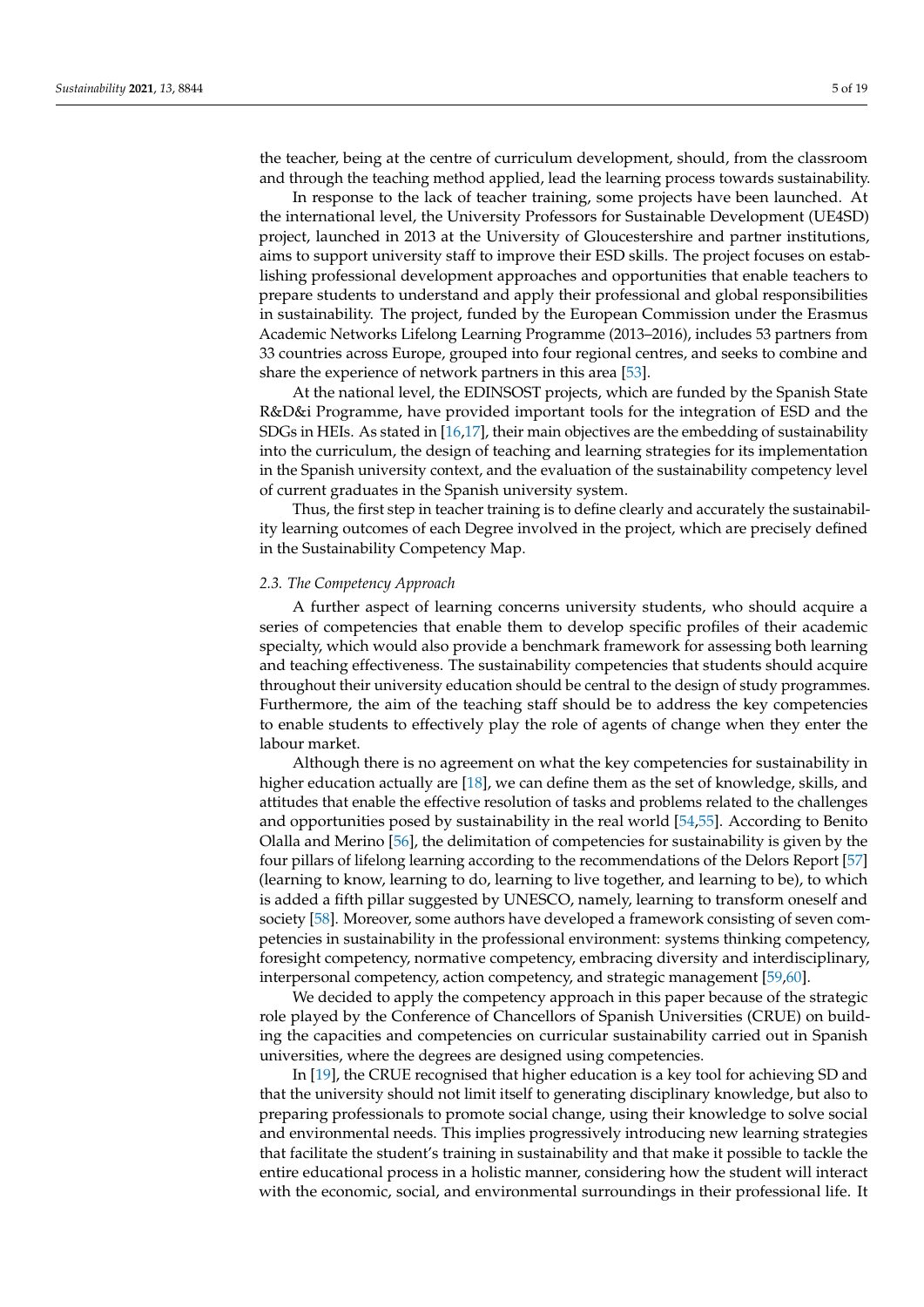is also important to highlight that curricular sustainability goes beyond the teaching of specific subjects; it involves introducing changes in the entire teaching-learning process, in competencies, methodology, content, assessment, and good practices [\[61\]](#page-17-12).

As stated in [\[53\]](#page-17-4), since 2008, the CRUE´s Curricula and Sustainability Working Group has been making progress in introducing sustainability into the university curriculum. This group consists of more than 20 universities, each one with a group of people working in this initiative, such as the *Curricular Sustainability Working Group of the Faculty of Economics and Business at the University of Murcia*. In this context, innovative teaching projects for building sustainability skills are being developed and implemented. One of the main activities is training academic staff, through a Teacher Training Course, *Introduction to Sustainability in University Teaching*, to be taught at any Spanish university by request.

The group offers a clear consensus on the competencies that should be integrated in all degrees, which were identified and formulated by the CRUE-Sustainability Sector Commission (CSCS). These appear for the first time in the document *Guidelines for the Introduction of Sustainability in the Curriculum* [\[19\]](#page-15-16), published in 2005 and updated in 2012:

- C1: Critical contextualisation of knowledge through the linking of social, economic and environmental issues on a local and/or global level.
- C2: Sustainable use of resources and prevention of negative impacts on natural and social environments.
- C3: Participation in community processes that promote sustainability.
- C4: Application of ethical principles related to sustainability values in personal and professional behaviour.

As it will be seen in the next section, based on these four cross-cutting competencies, we built the SCM presented in this paper.

#### *2.4. Design of Educational Resources*

As mentioned above, the SCM stands out as one of the basic tools for integrating ESD into the university system, as it facilitates the identification of learning outcomes, i.e., what students are expected to know, understand, and be able to do at the end of a learning period [\[62\]](#page-17-13). Learning outcomes should be well defined in terms of knowledge, skills, and abilities achieved by the learner at the end of the process as a result of the participation in a particular set of educational experiences [\[63\]](#page-17-14). In this context, an appropriately designed set of learning resources would facilitate the student's achievement of these learning outcomes, making it a useful tool.

Currently, there is a wide variety of OERs which are freely available to the educational community. The term was first used in 2002 by UNESCO, referring to "*educational resources, enabled by information and communication technologies, for consultation, use and adoption by a community of users for non-commercial purposes*" [\[64\]](#page-17-15). Subsequently, several definitions have been given that qualify the idea of "*open*" [\[64](#page-17-15)[–67\]](#page-17-16), in the sense that they are resources that can be used or reused for teaching and learning, either entirely freely or, more often, under a free intellectual property license that regulates the type of use that can be made of them. A widely accepted definition was provided by UNESCO in 2015: "*educational resources that are openly available for use by educators and students, without an accompanying need to pay royalties or license fees*" [\[68,](#page-17-17)[69\]](#page-17-18).

OERs encompass a wide variety of resources, from small pieces of learning support (videos, readings, multimedia applications, illustrations, podcasts, curriculum maps, etc.) to complete courses. Given the increasingly digital society in which we live, they are often associated with digital materials [\[70\]](#page-17-19). To encourage the use of these resources, it is advisable to place them in easily accessible repositories [\[65\]](#page-17-20), and it is recommended that their adaptation be designed with tools that do not involve a very high level of difficulty [\[66\]](#page-17-21).

OERs are thus a relatively new way of sharing knowledge and improving the quality of teaching and learning, and are very useful for advancing the achievement of Sustainable Development Goal 4 and, in general, for working on the other SDGs [\[71\]](#page-17-22). However,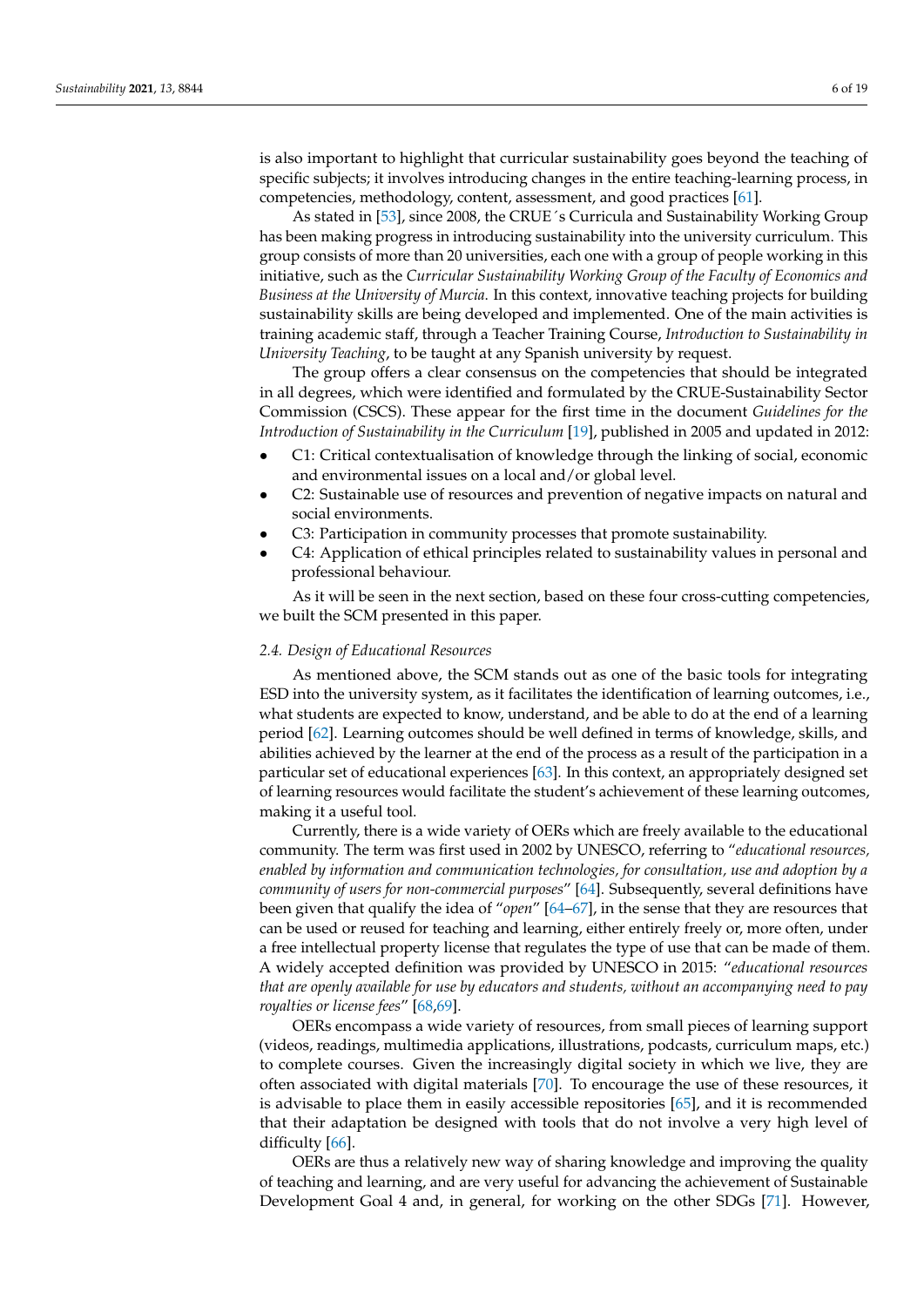although its growth has been exponential in recent years, difficulties have also been encountered, such as the lack of involvement of some institutions or groups and the need to update the materials over time [\[72\]](#page-17-23).

#### <span id="page-6-0"></span>**3. Materials and Methods**

Over the last two years, a group of Faculty of Economics and Business (University of Murcia, Spain) lecturers have participated in the methodological proposal for the implementation of Curricular Sustainability in the Degree in Economics. The work began as a pilot project within the framework of a call of teaching innovation whose final objective was that Economics degree graduates acquired the necessary competencies to make decisions and carry out their professional activities from the perspective of sustainability.

With this aim, in November 2019, a Working Group of 10 associate professors from different branches of knowledge was formed, motivated by and experienced in teaching subjects related to sustainability. Not only the variety of branches of knowledge (Economic Theory, Applied Economics, Quantitative Methods, Business and Marketing, and Corporate Social Responsibility), but also the fact that many of them are involved in the management team of the Faculty of Economics and Business as well as of the University, makes it easier to embed the sustainability in both the faculty and the university. Moreover, four of them are members of the EDINSOST project, which is focused on sustainability issues.

The idea was to establish guidelines that would serve as a foundation for the teaching staff when developing their own activities, providing them with tools that would facilitate the inclusion of sustainability in the teaching guides of their respective subjects. We started with the Bachelor's Degree in Economics, but the work will be extended to the rest of the degrees. We followed [\[16](#page-15-13)[,17\]](#page-15-14), where the origin, evolution, and main elements that make up the sustainability competency map (SCM) were established. The SCM for the Business Administration degree developed within the EDINSOST1 project [\[73\]](#page-17-24) was taken as a reference point to elaborate the SCM for the Economics degree. The group had periodic meetings during three months to discuss the content of the map by taking into account the specific characteristics of the degree in Economics. In particular, the specific competences and learning outcomes in sustainability that a graduate in economics should develop were determined.

The development of a competency map is key to the optimal development of ESD in the university system, as it provides a methodology to effectively integrate professional competencies in the curricula. It helps to know which aspects need to be improved and which training students need to acquire in order to advance in the knowledge and application of sustainability competencies. This map is the main element from which teachers identify the knowledge, skills, and attitudes needed to acquire all sustainability competencies.

The result was designed to be a double-entry matrix describing the performance of each competency in the subjects of a degree programme. The rows of the map were defined on the basis of the four competencies related to sustainability established by the CRUE (C1–C4, see Section [2.3\)](#page-4-0), analysing them from the perspective of the three dimensions of sustainability (economic, social, and environmental) and from a holistic point of view. In fact, the C2 competency was the only one that related in the mapping to the three dimensions of sustainability in addition to the holistic view, while the remaining competencies dealt only with sustainability in a holistic way.

For each dimension, one or more units of competency were defined, as shown in Table [1.](#page-7-0) The unit of competency is the minimum aggregate of professional competencies, which can be recognised and partially accredited. Each unit of competency was associated with learning outcomes and activities necessary for its acquisition [\[74\]](#page-17-25). Expressions such as "*competency analysis*", "*competency certification*", "*key competencies*", and "*units of competency*" are indicators of a training and an assessment of personal qualities, skills, or knowledge necessary for the exercise of a profession [\[75\]](#page-17-26).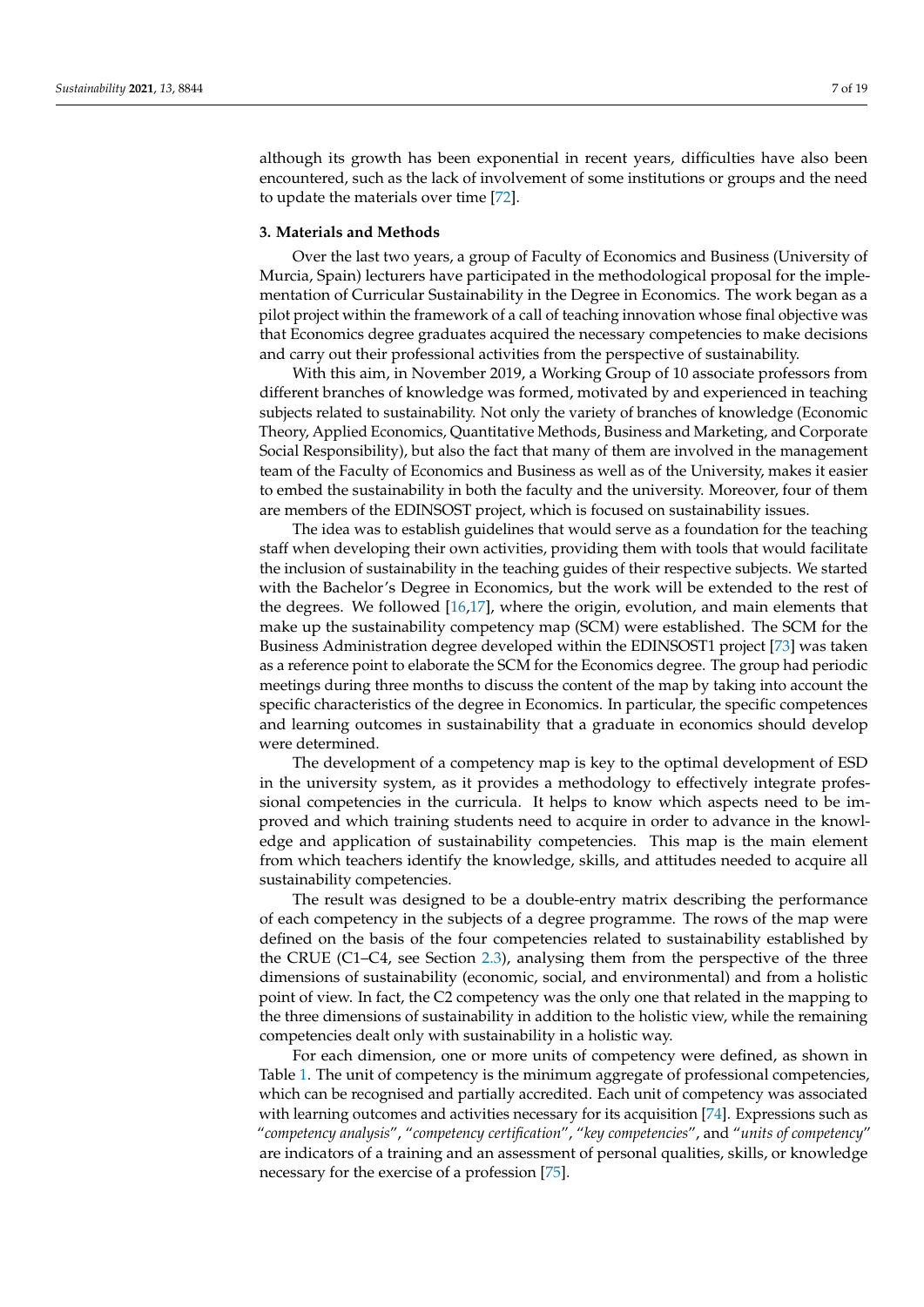In contrast to competencies, which are general statements about the knowledge, skills, and behaviours to be achieved by learners, learning outcomes are specific statements that, for a given competency, describe exactly what a learner should know or be able to do in a measurable way [\[76\]](#page-17-27). A hierarchical approach based on a simplified version of Miller's Pyramid taxonomy [\[77\]](#page-17-28) was used to integrate competencies into the degree subjects. This defines four domain levels of competency: knowing, knowing how, demonstrating, and doing. Given the subtle difference in many cases, the demonstrating and doing levels were combined into one [\[17\]](#page-15-14).

<span id="page-7-0"></span>

| Comp.          | Dimension | <b>Competency Unit</b>                                                                                                                                                                                                         | Domain Level                                                                                                                                                                                                                                                                                                                                                                                                  |                                                                                                                                                                                                                                                                                                                                |                                                                                                                                                                                                                                                                                                                                                                                                                                                                        |  |  |  |  |  |
|----------------|-----------|--------------------------------------------------------------------------------------------------------------------------------------------------------------------------------------------------------------------------------|---------------------------------------------------------------------------------------------------------------------------------------------------------------------------------------------------------------------------------------------------------------------------------------------------------------------------------------------------------------------------------------------------------------|--------------------------------------------------------------------------------------------------------------------------------------------------------------------------------------------------------------------------------------------------------------------------------------------------------------------------------|------------------------------------------------------------------------------------------------------------------------------------------------------------------------------------------------------------------------------------------------------------------------------------------------------------------------------------------------------------------------------------------------------------------------------------------------------------------------|--|--|--|--|--|
|                |           |                                                                                                                                                                                                                                | 1. Know                                                                                                                                                                                                                                                                                                                                                                                                       | 2. Know How                                                                                                                                                                                                                                                                                                                    | 3. Demonstrate and Do                                                                                                                                                                                                                                                                                                                                                                                                                                                  |  |  |  |  |  |
| C <sub>1</sub> |           | 1. The student has a<br>state-of-the-art<br>perspective and an<br>understanding of<br>social, economic, and<br>environmental<br>problems at local and<br>global levels.                                                        | 1.1.1. Knows the main<br>causes, consequences,<br>and solutions<br>proposed in the<br>literature regarding<br>social, economic, and<br>environmental<br>problems, both locally<br>and globally.                                                                                                                                                                                                               | 1.2.1 Analyses the<br>various dimensions of<br>sustainability when<br>solving a specific<br>problem.                                                                                                                                                                                                                           | 1.3.1. Identifies the main<br>causes and<br>consequences of a<br>problem related to<br>sustainability, and is<br>able to relate it to known<br>problems and previously<br>applied solutions.                                                                                                                                                                                                                                                                           |  |  |  |  |  |
|                | Н         | 2. The student is<br>critical, creative, and<br>innovative. They are<br>able to identify<br>opportunities to<br>improve organisations<br>to contribute to the<br>development of more<br>sustainable processes<br>and products. | 2.1.1. Knows the<br>concepts and<br>strategies of<br>innovation and<br>creativity applied to<br>organisations.                                                                                                                                                                                                                                                                                                | 2.2.1. Understands the<br>methods and techniques<br>of innovation and idea<br>generation and knows<br>how to use them.<br>2.2.2. Critically reflects<br>on new ways of<br>innovating in<br>organizations.<br>2.2.3. Detects<br>opportunities to<br>improve the<br>sustainability of<br>products or processes in<br>the market. | 2.3.1. Brings new ideas<br>and solutions that allow<br>organisations to be more<br>sustainable.                                                                                                                                                                                                                                                                                                                                                                        |  |  |  |  |  |
| C <sub>2</sub> | EV        | 3. The student takes<br>into account the<br>environmental impact<br>of policies, programs,<br>and projects within<br>their professional field.                                                                                 | 3.1.1. Knows the<br>concepts of reusing<br>and recycling, and<br>how to reduce the use<br>of natural resources.<br>3.1.2. Is familiar with<br>the life cycle of<br>products and the<br>concept of ecological<br>footprint, and how to<br>minimise the<br>generation of waste.<br>3.1.3. Is familiar with<br>indicators to measure<br>the environmental<br>impact of a project in<br>their professional field. | 3.2.1. Understands the<br>environmental costs of<br>economic and business<br>activities from a local,<br>national, and global<br>perspective.<br>3.2.2. Is capable of<br>measuring the<br>environmental impact of<br>projects in their<br>professional field.                                                                  | 3.3.1. Takes into account<br>the environmental<br>effects of the products<br>and services in the<br>economic and business<br>projects in which they<br>participate.<br>3.3.2. Is able to calculate<br>the ecological footprint<br>of economic and<br>business projects.<br>3.3.3. Includes in<br>projects indicators to<br>measure effects from the<br>resources used.<br>3.3.4. Is able to optimise<br>the environmental<br>impact of their<br>professional activity. |  |  |  |  |  |

**Table 1.** Sustainability Competency Map of the Bachelor's Degree in Economics.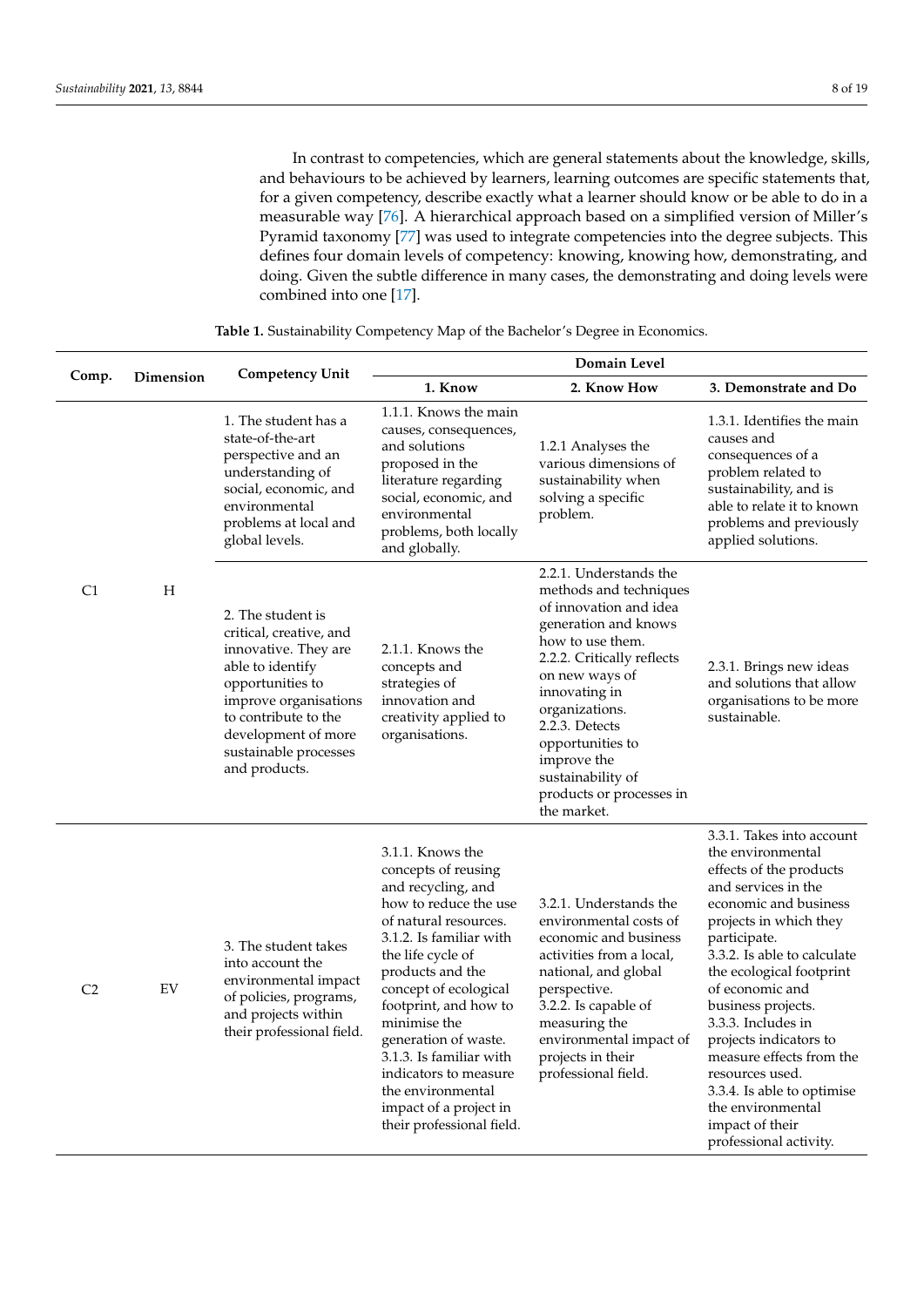|       |           |                                                                                                                                                                                | Domain Level                                                                                                                                                                                                                                                                                                                                                                                                                                                               |                                                                                                                                                                                                                                                                                                                                                                                                                                                    |                                                                                                                                                                                                                                                                                                                                                                  |  |  |  |  |  |
|-------|-----------|--------------------------------------------------------------------------------------------------------------------------------------------------------------------------------|----------------------------------------------------------------------------------------------------------------------------------------------------------------------------------------------------------------------------------------------------------------------------------------------------------------------------------------------------------------------------------------------------------------------------------------------------------------------------|----------------------------------------------------------------------------------------------------------------------------------------------------------------------------------------------------------------------------------------------------------------------------------------------------------------------------------------------------------------------------------------------------------------------------------------------------|------------------------------------------------------------------------------------------------------------------------------------------------------------------------------------------------------------------------------------------------------------------------------------------------------------------------------------------------------------------|--|--|--|--|--|
| Comp. | Dimension | <b>Competency Unit</b>                                                                                                                                                         | 1. Know                                                                                                                                                                                                                                                                                                                                                                                                                                                                    | 2. Know How                                                                                                                                                                                                                                                                                                                                                                                                                                        | 3. Demonstrate and Do                                                                                                                                                                                                                                                                                                                                            |  |  |  |  |  |
|       | S         | 4. The student can<br>identify social<br>repercussions of<br>economic and business<br>decisions and can<br>propose sustainable<br>solutions.                                   | 4.1.1. Knows the<br>problems associated<br>with social justice,<br>equity, equality,<br>diversity, and<br>transparency in their<br>professional field.<br>4.1.2. Is aware of the<br>social repercussions of<br>economic and business<br>decisions.<br>4.1.3. Is familiar with<br>indicators that<br>measure inequalities<br>and describe other<br>social impacts of a<br>project in their<br>professional field.                                                           | 4.2.1. Is able to assess<br>whether a project in<br>their professional field<br>contributes to improving<br>social welfare.<br>4.2.2. Understands the<br>social costs of economic<br>and business activities<br>from a local, national,<br>and global perspective.                                                                                                                                                                                 | 4.3.1. Is capable of<br>optimising the social<br>impact of their<br>professional activity.<br>4.3.2. Takes into account<br>social justice, equity,<br>equality, diversity, and<br>transparency in their<br>decision-making<br>processes.<br>4.3.3. Includes in their<br>projects indicators to<br>evaluate impact on<br>social welfare.                          |  |  |  |  |  |
|       | EC        | 5. The student is able<br>to manage<br>organisations'<br>material, economic,<br>and human resources<br>in a sustainable way.                                                   | 5.1.1. Knows the basic<br>concepts about<br>sustainable<br>management of<br>material, economic,<br>and human resources<br>in organisations.<br>5.1.2. Knows the<br>economic<br>repercussions of<br>decisions for<br>management<br>(sustainable or not) of<br>resources.                                                                                                                                                                                                    | 5.2.1. Understands the<br>principles of sustainable<br>management of material,<br>economic, and human<br>resources in<br>organisations.<br>5.2.2. Analyses real cases<br>of resource management<br>from an economic<br>perspective.<br>5.2.3. Understands the<br>economic consequences<br>of resource<br>management.                                                                                                                               | 5.3.1. Is capable of<br>making sustainable<br>economic decisions.<br>5.3.2. Is capable of<br>planning, monitoring,<br>and evaluating<br>sustainable policies,<br>programs, and projects<br>in their professional<br>field.<br>5.3.3. Applies<br>sustainable techniques<br>and indicators for the<br>management of material,<br>economic, and human<br>resources. |  |  |  |  |  |
|       | $H_{\rm}$ | 6. The student is able<br>to design, coordinate,<br>and carry out specific<br>professional actions<br>that respect the social,<br>economic, and<br>surrounding<br>environment. | 6.1.1. Is familiar with<br>the relationship<br>between social justice,<br>resource reuse, and the<br>economy, both in the<br>private and public<br>spheres.<br>6.1.2 Knows about<br>new economic<br>approaches that<br>integrate the principles<br>of sustainability<br>(circular economy,<br>social, and solidarity<br>economy, etc.).<br>6.1.3. Is familiar with<br>the principles of<br>respect for the social,<br>economic, and<br>surrounding<br>environment in their | 6.2.1. Is capable of<br>assessing the impact of<br>products and services on<br>society and on the<br>sustainability of the<br>planet.<br>6.2.2. Knows how to<br>assess the economic<br>viability of a project and<br>whether it is compatible<br>with the environmental<br>and social aspects of<br>sustainability.<br>6.2.3. Knows how to<br>apply sustainability<br>strategies in production,<br>distribution,<br>consumption, and<br>recycling. | 6.3.1. Designs, organises<br>and carries out specific<br>professional actions<br>taking into account the<br>environmental, social,<br>and economic aspects of<br>sustainability.<br>6.3.2. Includes in their<br>projects indicators that<br>comprehensively<br>evaluate the<br>sustainability of these.                                                          |  |  |  |  |  |

professional field.

**Table 1.** *Cont.*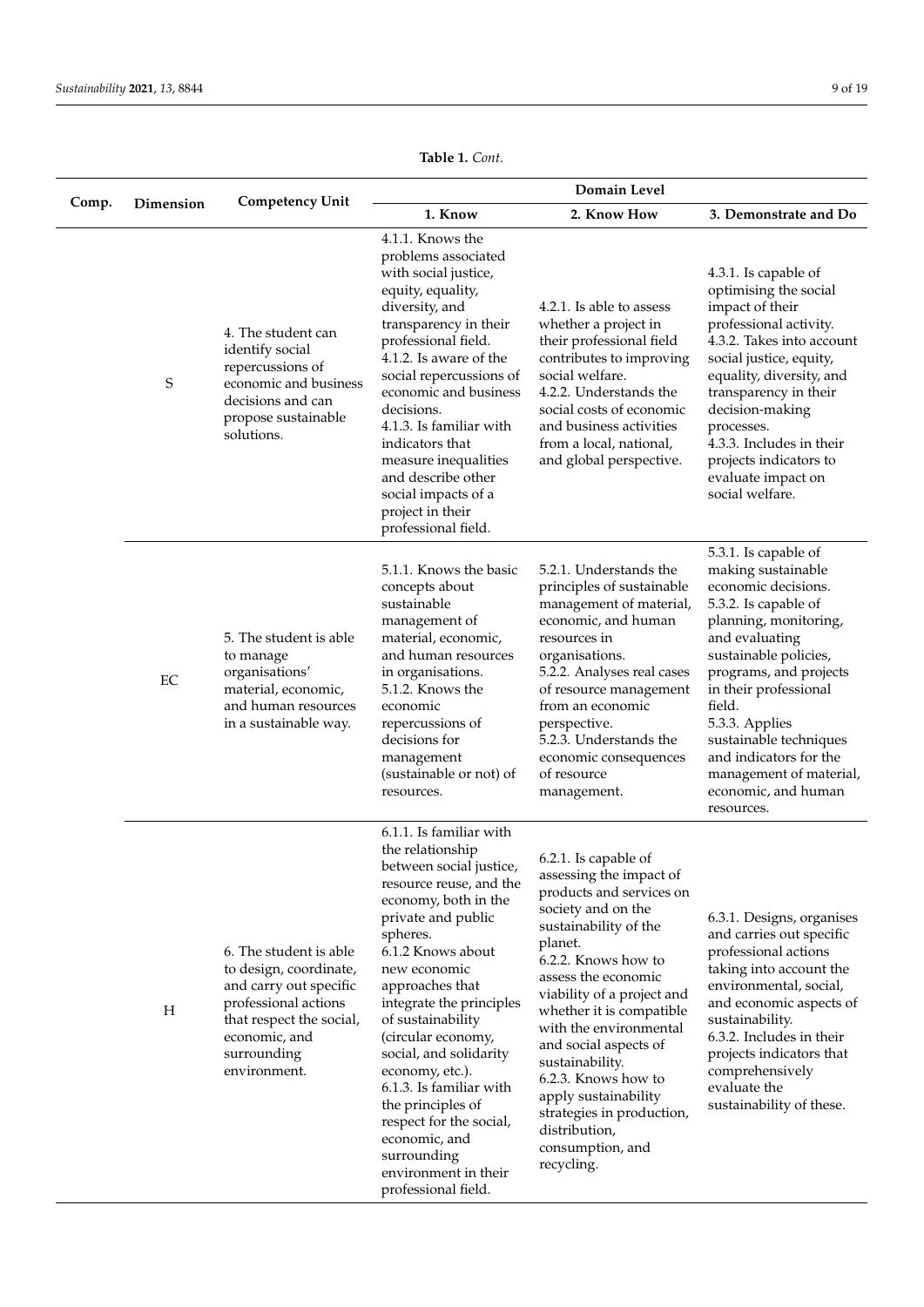|                |           | <b>Competency Unit</b>                                                                                                                                                                                                                                | Domain Level                                                                                                                                                                                                                                                                                                                                                                                                |                                                                                                                                                                 |                                                                                                                                                                                                                                                                     |  |  |  |  |
|----------------|-----------|-------------------------------------------------------------------------------------------------------------------------------------------------------------------------------------------------------------------------------------------------------|-------------------------------------------------------------------------------------------------------------------------------------------------------------------------------------------------------------------------------------------------------------------------------------------------------------------------------------------------------------------------------------------------------------|-----------------------------------------------------------------------------------------------------------------------------------------------------------------|---------------------------------------------------------------------------------------------------------------------------------------------------------------------------------------------------------------------------------------------------------------------|--|--|--|--|
| Comp.          | Dimension |                                                                                                                                                                                                                                                       | 1. Know                                                                                                                                                                                                                                                                                                                                                                                                     | 2. Know How                                                                                                                                                     | 3. Demonstrate and Do                                                                                                                                                                                                                                               |  |  |  |  |
| C <sub>3</sub> | H         | 7. The student<br>identifies when the<br>sustainability of a<br>policy, program or<br>project can be<br>enhanced through<br>collaborative<br>community work. He<br>or she responsibly<br>performs collaborative<br>work related to<br>sustainability. | 7.1.1. Knows the<br>concept of<br>collaborative<br>community work and<br>its implications for the<br>transformation of<br>society.<br>7.1.2. Is familiar with<br>examples of projects<br>that have successfully<br>implemented<br>community<br>collaborative work in<br>their professional field.<br>7.1.3. Knows the<br>collaborative work<br>tools that can be<br>applied in their<br>professional field. | 7.2.1. Is capable of<br>assessing the social,<br>environmental, and<br>economic implications<br>of a project that includes<br>collaborative<br>community work.  | 7.3.1. Is able to use<br>collaborative work tools<br>in their professional<br>field.                                                                                                                                                                                |  |  |  |  |
| C <sub>4</sub> | H         | 8. The student acts<br>according to the<br>deontological<br>principles related to<br>sustainability.                                                                                                                                                  | 8.1.1. Is familiar with<br>the deontological<br>principles related to<br>sustainability.<br>8.1.2. Is familiar with<br>the existence of laws<br>and regulations related<br>to sustainability in<br>their professional field.<br>8.1.3. Is familiar with<br>the concept of<br>corporate social<br>responsibility (CSR).                                                                                      | 8.2.1. Identifies and<br>critically analyses the<br>implications of<br>deontological principles<br>related to sustainability<br>in their professional<br>field. | 8.3.1. Respects and<br>upholds the<br>deontological principles<br>related to sustainability.<br>8.3.2. Is capable of<br>proposing solutions and<br>strategies to promote<br>projects coherent with<br>the deontological<br>principles related to<br>sustainability. |  |  |  |  |

**Table 1.** *Cont.*

Adapted from [\[16,](#page-15-13)[17\]](#page-15-14), C1, C2, C3, C4 CRUE competencies in sustainability in Section [2.3,](#page-4-0) EV: environmental; S: social; EC: economic; H: holistic.

> Once the SCM for the Bachelor's Degree in Economics was determined, the second step of the project was to build a series of open educational resources to cover the different units of competency, bearing in mind the course and the subject of the students to whom they were addressed. This task was approached in groups of two, which involved the design, review, and search in repositories of OERs. Proposed OERs are presented in the following section.

### <span id="page-9-0"></span>**4. Results**

OERs developed in the context of the aforementioned teaching innovation project constitute the first step in the development and identification of materials that help teachers of the Bachelor's Degree in Economics to integrate sustainability competencies. Most of them are original, but nevertheless some reused other existing OERs according to the corresponding Creative Commons license, following the philosophy of these types of materials. It is important to point out that many of these resources were tested in class by the lecturers involved in the working group and could be used in many of the subjects that make up the economics degree.

Each OER is organised into three sections (identification, design, and additional information), as can be seen in Table [2.](#page-10-0)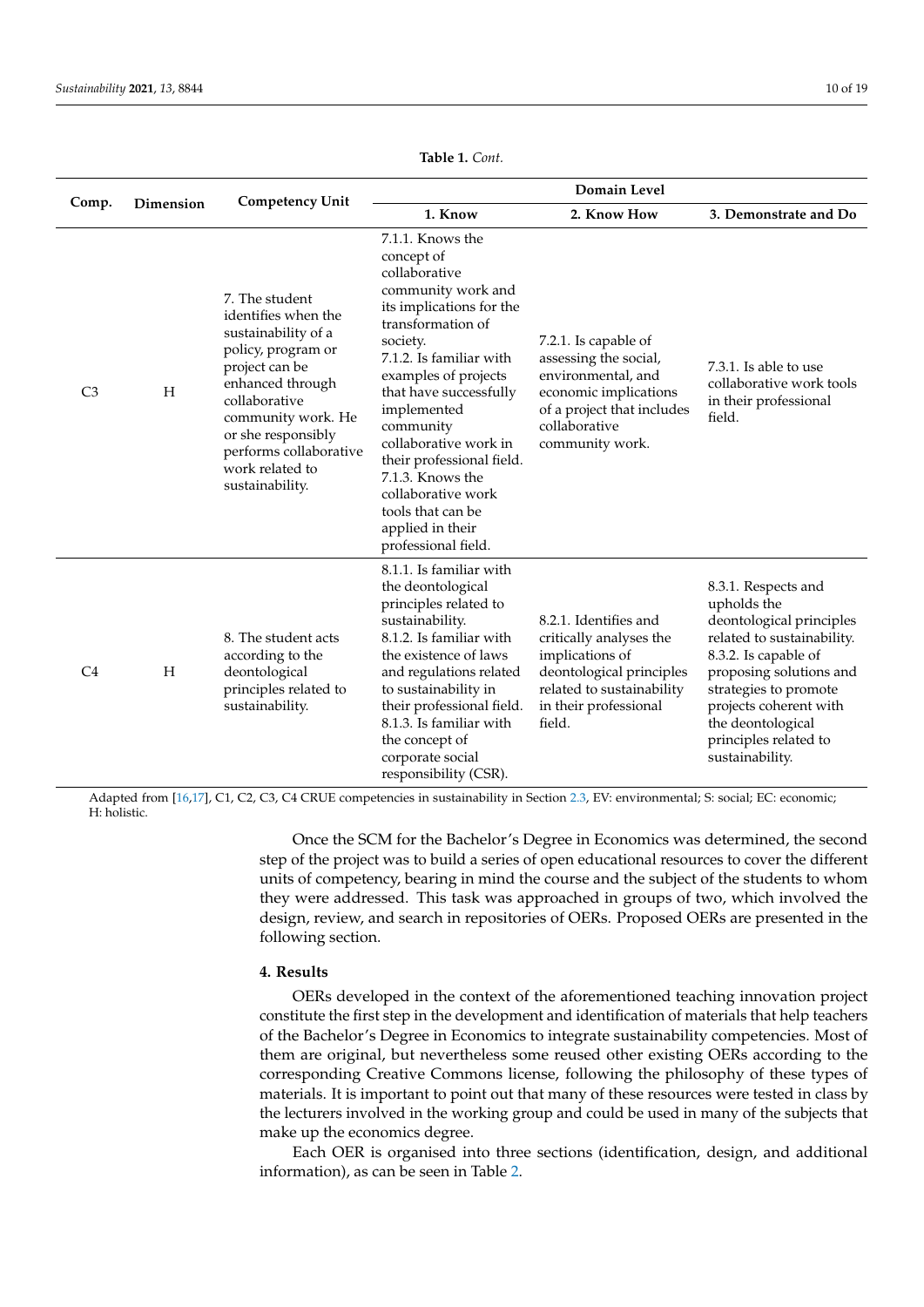| <b>Title</b>                                                                             |  |  |  |  |  |  |  |  |
|------------------------------------------------------------------------------------------|--|--|--|--|--|--|--|--|
| Identification<br>$\mathbf{1}$ .                                                         |  |  |  |  |  |  |  |  |
| Competency<br>Dimension<br>Competency unit                                               |  |  |  |  |  |  |  |  |
| <b>KNOW</b><br>1.<br><b>KNOW HOW</b><br>2.<br>3.<br>DEMONSTRATE + DO                     |  |  |  |  |  |  |  |  |
| Design<br>2.                                                                             |  |  |  |  |  |  |  |  |
| <b>OBJECTIVES</b><br><b>STATEMENT</b><br><b>STUDENT ACTIVITIES</b><br><b>METHODOLOGY</b> |  |  |  |  |  |  |  |  |
| <b>Additional Information</b><br>3.                                                      |  |  |  |  |  |  |  |  |
| REFLECTION QUESTIONS<br><b>SUPPORTING MATERIALS AND</b><br><b>OBSERVATIONS</b>           |  |  |  |  |  |  |  |  |

<span id="page-10-0"></span>**Table 2.** Structure of the Open Educational Resources for the Bachelor's Degree in Economics.

The identification section provides information on the transversal competencies of Sustainability that are worked on from those proposed by CRUE [\[19\]](#page-15-16); the dimension of the competency (social, economic, environmental, holistic); the unit of competency of the SCM in Economics; the levels of competency knowing, knowing how, demonstrating and doing); and the Sustainable Development Goals associated with this activity.

The design section details the objectives to be pursued, the statement, the activities to be carried out by the students, and information about the methodology to be used. Finally, the additional information section describes reflection questions to be answered by the learner, material needed for the implementation of the activity, and any other information, such as the subjects in which the activity can be developed.

Particularly relevant is the information on methodological strategies provided in the design block, as the choice of the most appropriate pedagogical methodology to achieve a certain end is fundamental [\[78\]](#page-17-29). Several authors [\[31,](#page-16-6)[79–](#page-18-0)[84\]](#page-18-1) proposed different methodologies to develop sustainability competencies, such as brainstorming, case studies, teamwork, gamification, project and problem-based learning, or the use of videos and puzzles. Lambrechts et al. [\[85\]](#page-18-2) considered that methodologies for working on sustainability competencies can be of three types: participative and interactive methods (discussion groups, simulation, etc.), action-oriented methods (service learning, etc.), and research methods (problem analysis, case studies, etc.). The following didactic strategies were used in our resources, considered by Tejedor et al. [\[84\]](#page-18-1) as the most relevant for addressing sustainability competencies at the university level: problem-based learning, service learning, simulation games, case studies, and project-based learning.

The OERs and other information about the innovation project developed by the working group have been published in the DIGITUM repository of the University of Murcia [\[86\]](#page-18-3). In particular, the English version of these OERs can be downloaded at <hdl.handle.net/10201/111221> (accessed on 30 July 2021). Figure [1](#page-11-0) represents an example of OER.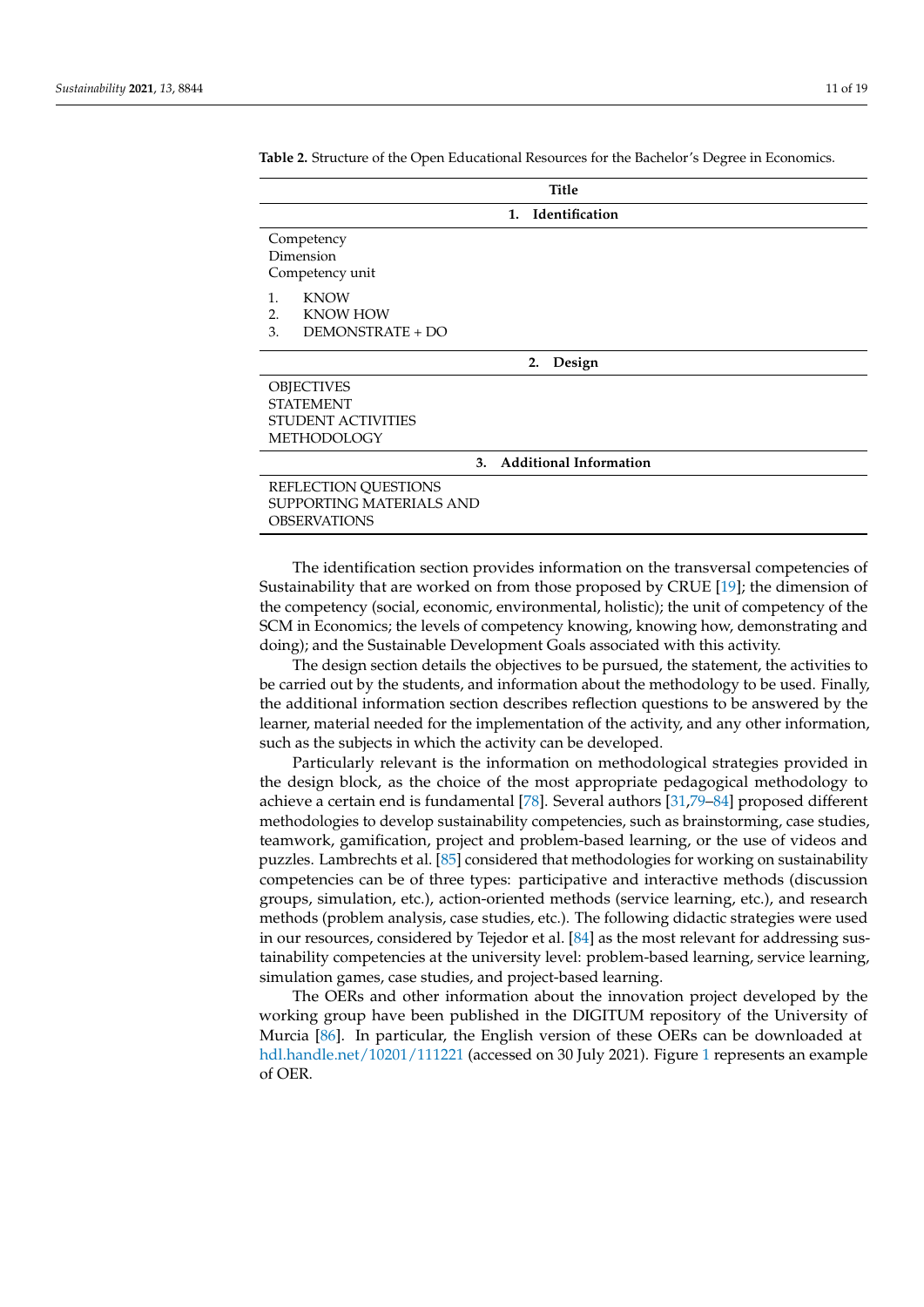<span id="page-11-0"></span>

| <b>ECONOMIC GROWTH II</b>                                        |                                                                                                                                                                                                                                                                                                                                                                                                                                                                                                                                                                                                                                                                                                                                                                                                                                                                                                                                                                                                                                                                                                                                                           |  |  |  |  |  |  |  |
|------------------------------------------------------------------|-----------------------------------------------------------------------------------------------------------------------------------------------------------------------------------------------------------------------------------------------------------------------------------------------------------------------------------------------------------------------------------------------------------------------------------------------------------------------------------------------------------------------------------------------------------------------------------------------------------------------------------------------------------------------------------------------------------------------------------------------------------------------------------------------------------------------------------------------------------------------------------------------------------------------------------------------------------------------------------------------------------------------------------------------------------------------------------------------------------------------------------------------------------|--|--|--|--|--|--|--|
| <b>1. IDENTIFICATION</b>                                         |                                                                                                                                                                                                                                                                                                                                                                                                                                                                                                                                                                                                                                                                                                                                                                                                                                                                                                                                                                                                                                                                                                                                                           |  |  |  |  |  |  |  |
| Competency                                                       | C2. Sustainable use of resources and prevention of negative impacts on the natural and<br>social environment.                                                                                                                                                                                                                                                                                                                                                                                                                                                                                                                                                                                                                                                                                                                                                                                                                                                                                                                                                                                                                                             |  |  |  |  |  |  |  |
| <b>Dimension</b>                                                 | Holistic                                                                                                                                                                                                                                                                                                                                                                                                                                                                                                                                                                                                                                                                                                                                                                                                                                                                                                                                                                                                                                                                                                                                                  |  |  |  |  |  |  |  |
| Competency unit                                                  | 3, 4, 5 and 6                                                                                                                                                                                                                                                                                                                                                                                                                                                                                                                                                                                                                                                                                                                                                                                                                                                                                                                                                                                                                                                                                                                                             |  |  |  |  |  |  |  |
| 1. KNOW                                                          | 4.1.2., 5.1.2., 6.1.2.                                                                                                                                                                                                                                                                                                                                                                                                                                                                                                                                                                                                                                                                                                                                                                                                                                                                                                                                                                                                                                                                                                                                    |  |  |  |  |  |  |  |
| 2. KNOW HOW                                                      | 3.2.1., 4.2.2., 5.2.3.                                                                                                                                                                                                                                                                                                                                                                                                                                                                                                                                                                                                                                                                                                                                                                                                                                                                                                                                                                                                                                                                                                                                    |  |  |  |  |  |  |  |
| 3. DEMONSTRATE +<br>DO                                           |                                                                                                                                                                                                                                                                                                                                                                                                                                                                                                                                                                                                                                                                                                                                                                                                                                                                                                                                                                                                                                                                                                                                                           |  |  |  |  |  |  |  |
| <b>ASSOCIATED SDGS</b>                                           | SDG 4, SDG 8, SDG 10.                                                                                                                                                                                                                                                                                                                                                                                                                                                                                                                                                                                                                                                                                                                                                                                                                                                                                                                                                                                                                                                                                                                                     |  |  |  |  |  |  |  |
|                                                                  | 2. DESIGN                                                                                                                                                                                                                                                                                                                                                                                                                                                                                                                                                                                                                                                                                                                                                                                                                                                                                                                                                                                                                                                                                                                                                 |  |  |  |  |  |  |  |
| <b>OBJECTIVES</b>                                                | The objective is to make students aware of the implications of economic growth for human<br>development, as well as other economic issues directly related to the well-being of<br>citizens. It is also important for them to be aware of other models of economics or less<br>orthodox theories of growth/development.                                                                                                                                                                                                                                                                                                                                                                                                                                                                                                                                                                                                                                                                                                                                                                                                                                   |  |  |  |  |  |  |  |
| <b>STATEMENT</b>                                                 | The topics of the videos will be about the relationship between the concepts of<br>growth/development of countries/people and other concepts such as inequality, equity,<br>poverty, human capital, as well as other less orthodox economic conceptions such as the<br>economics of the common good and economic degrowth. Other groups can also be<br>assigned topics related to the SDGs and the role students can play in achieving them (in<br>the first years) and professionals in the relevant field in the last years. Possible topics for<br>videos include the following:<br>Do we care about equity?<br>Growth, inequality and poverty<br>Is foreign aid the solution to global poverty?<br>Investing in human capital and its relationship to economic growth/development<br>The economics of the common good and economic development<br>Natural resources, environment and economic growth<br>Technological progress and economic growth<br>Economic degrowth<br>The SDGs and the university: what role students can play in achieving them.<br>The Sustainable Development Goals. Key challenges for developed and developing<br>countries |  |  |  |  |  |  |  |
| <b>STUDENT</b><br><b>ACTIVITIES</b>                              | In the making of the video, all the members of the group should be seen at some point. The<br>video itself should be no less than three minutes and no more than 10 minutes long.<br>Alternatively, a standard oral presentation based on a power point type audiovisual file<br>can be chosen.                                                                                                                                                                                                                                                                                                                                                                                                                                                                                                                                                                                                                                                                                                                                                                                                                                                           |  |  |  |  |  |  |  |
| <b>METHODOLOGY</b>                                               | Case study based on the elaboration of videos by teams of 3 or 4 people (depending on the<br>size of the group) which will later be presented in class.                                                                                                                                                                                                                                                                                                                                                                                                                                                                                                                                                                                                                                                                                                                                                                                                                                                                                                                                                                                                   |  |  |  |  |  |  |  |
| <b>3. ADDITIONAL INFORMATION</b>                                 |                                                                                                                                                                                                                                                                                                                                                                                                                                                                                                                                                                                                                                                                                                                                                                                                                                                                                                                                                                                                                                                                                                                                                           |  |  |  |  |  |  |  |
| <b>REFLECTION</b><br><b>QUESTIONS</b>                            | The questions should be aimed at making them aware of the advantages and disadvantages<br>of economic growth and to reflect on how they could be solved.                                                                                                                                                                                                                                                                                                                                                                                                                                                                                                                                                                                                                                                                                                                                                                                                                                                                                                                                                                                                  |  |  |  |  |  |  |  |
| <b>SUPPORTING</b><br><b>MATERIALS AND</b><br><b>OBSERVATIONS</b> | Each of the topics would have a document associated to it that can be consulted to facilitate<br>the process of searching for information on the Internet or in the textbooks themselves.                                                                                                                                                                                                                                                                                                                                                                                                                                                                                                                                                                                                                                                                                                                                                                                                                                                                                                                                                                 |  |  |  |  |  |  |  |

**Figure 1.** Example of Open Educational Resource for the Bachelor's Degree in Economics. **Figure 1.** Example of Open Educational Resource for the Bachelor's Degree in Economics.

In order to clearly highlight the mean features of the 20 proposed OERs[, T](#page-12-0)able 3 In order to clearly highlight the mean features of the 20 proposed OERs, Table 3 shows their relationship with the four sustainability competencies established by CRUE [\[19\]](#page-15-16), as well as with the suggested teaching methodologies and the different SDGs covered.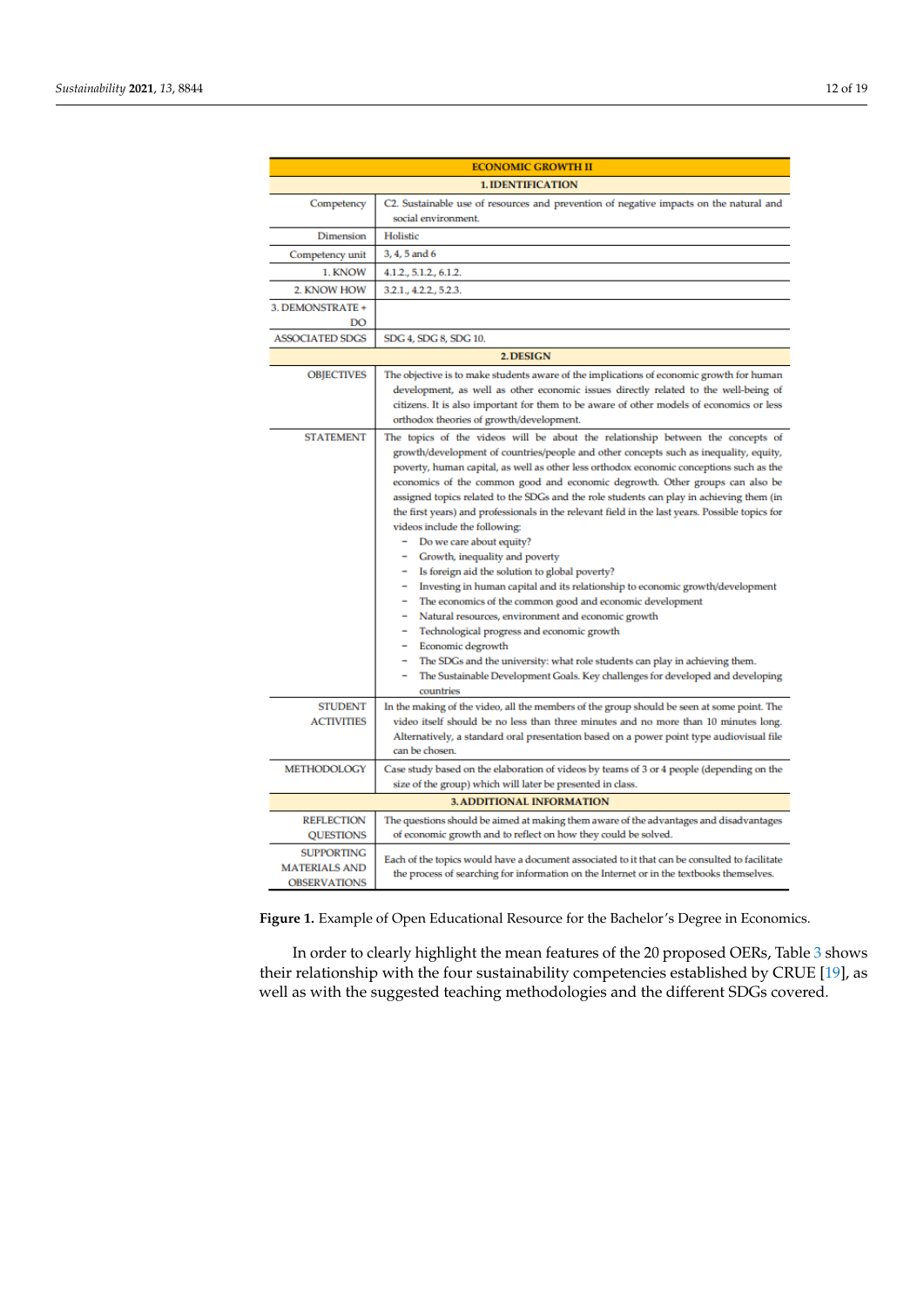<span id="page-12-0"></span>

| <b>OER Title</b>                          | Competencies   |                | <b>Teaching Methodology</b> |                                      |                      |                          | <b>SDG</b>             |                                       |      |      |      |      |      |                   |   |             |       |       |
|-------------------------------------------|----------------|----------------|-----------------------------|--------------------------------------|----------------------|--------------------------|------------------------|---------------------------------------|------|------|------|------|------|-------------------|---|-------------|-------|-------|
|                                           | C1             | C <sub>2</sub> | $C3$ $C4$                   | Problem-<br><b>Based</b><br>Learning | Service<br>Learninig | Role Play/<br>Simulation | Case<br><b>Studies</b> | Project-<br><b>Based</b><br>Learninig | SDG1 | SDG3 | SDG4 | SDG8 | SDG9 | SDG <sub>10</sub> |   | SDG12 SDG13 | SDG16 | SDG17 |
| Different wages                           |                |                |                             |                                      |                      |                          |                        |                                       |      |      |      |      |      |                   |   |             |       |       |
| Economic growth I                         |                |                |                             |                                      |                      |                          |                        |                                       |      |      |      |      |      |                   |   |             |       |       |
| Economic growth II                        |                |                |                             |                                      |                      |                          |                        |                                       |      |      |      |      |      |                   |   |             |       |       |
| Entrepreneurship                          |                |                |                             |                                      |                      |                          |                        |                                       |      |      |      |      |      |                   |   |             |       |       |
| Environmental and social costs I          |                |                |                             |                                      |                      |                          |                        |                                       |      |      |      |      |      |                   |   |             |       |       |
| Environmental and social costs II         |                |                |                             |                                      |                      |                          |                        |                                       |      |      |      |      |      |                   |   |             |       |       |
| Environmental and social cost III         |                |                |                             |                                      |                      |                          |                        |                                       |      |      |      |      |      |                   |   |             |       |       |
| Ethical principles I                      |                |                |                             |                                      |                      |                          |                        |                                       |      |      |      |      |      |                   |   |             |       |       |
| Ethical principles II                     |                |                |                             |                                      |                      |                          |                        |                                       |      |      |      |      |      |                   |   |             |       |       |
| Human Rights and Transnational            |                |                |                             |                                      |                      |                          |                        |                                       |      |      |      |      |      |                   |   |             |       |       |
| Corporations                              |                |                |                             |                                      |                      |                          |                        |                                       |      |      |      |      |      |                   |   |             |       |       |
| Inequality                                |                |                |                             |                                      |                      |                          |                        |                                       |      |      |      |      |      |                   |   |             |       |       |
| <b>International Climate Negotiations</b> |                |                |                             |                                      |                      |                          |                        |                                       |      |      |      |      |      |                   |   |             |       |       |
| Labor Market Indicators                   |                |                |                             |                                      |                      |                          |                        |                                       |      |      |      |      |      |                   |   |             |       |       |
| Nutrition, Sustainable Agriculture        |                |                |                             |                                      |                      |                          |                        |                                       |      |      |      |      |      |                   |   |             |       |       |
| and Fair Trade                            |                |                |                             |                                      |                      |                          |                        |                                       |      |      |      |      |      |                   |   |             |       |       |
| Optimisation                              |                |                |                             |                                      |                      |                          |                        |                                       |      |      |      |      |      |                   |   |             |       |       |
| Personal consumption I                    |                |                |                             |                                      |                      |                          |                        |                                       |      |      |      |      |      |                   |   |             |       |       |
| Personal consumption II                   |                |                |                             |                                      |                      |                          |                        |                                       |      |      |      |      |      |                   |   |             |       |       |
| Poverty                                   |                |                |                             |                                      |                      |                          |                        |                                       |      |      |      |      |      |                   |   |             |       |       |
| Raising Awareness SDGs trough             |                |                |                             |                                      |                      |                          |                        |                                       |      |      |      |      |      |                   |   |             |       |       |
| Service Learning                          |                |                |                             |                                      |                      |                          |                        |                                       |      |      |      |      |      |                   |   |             |       |       |
| The Story of Stuff                        |                |                |                             |                                      |                      |                          |                        |                                       |      |      |      |      |      |                   |   |             |       |       |
| <b>TOTAL</b>                              | $\overline{3}$ | 17             | $\overline{2}$<br>-6        | 5                                    |                      |                          | 10                     |                                       |      |      |      |      |      | b                 | 6 |             |       |       |

**Table 3.** Features of Open Educational Resources for the Bachelor's Degree in Economics.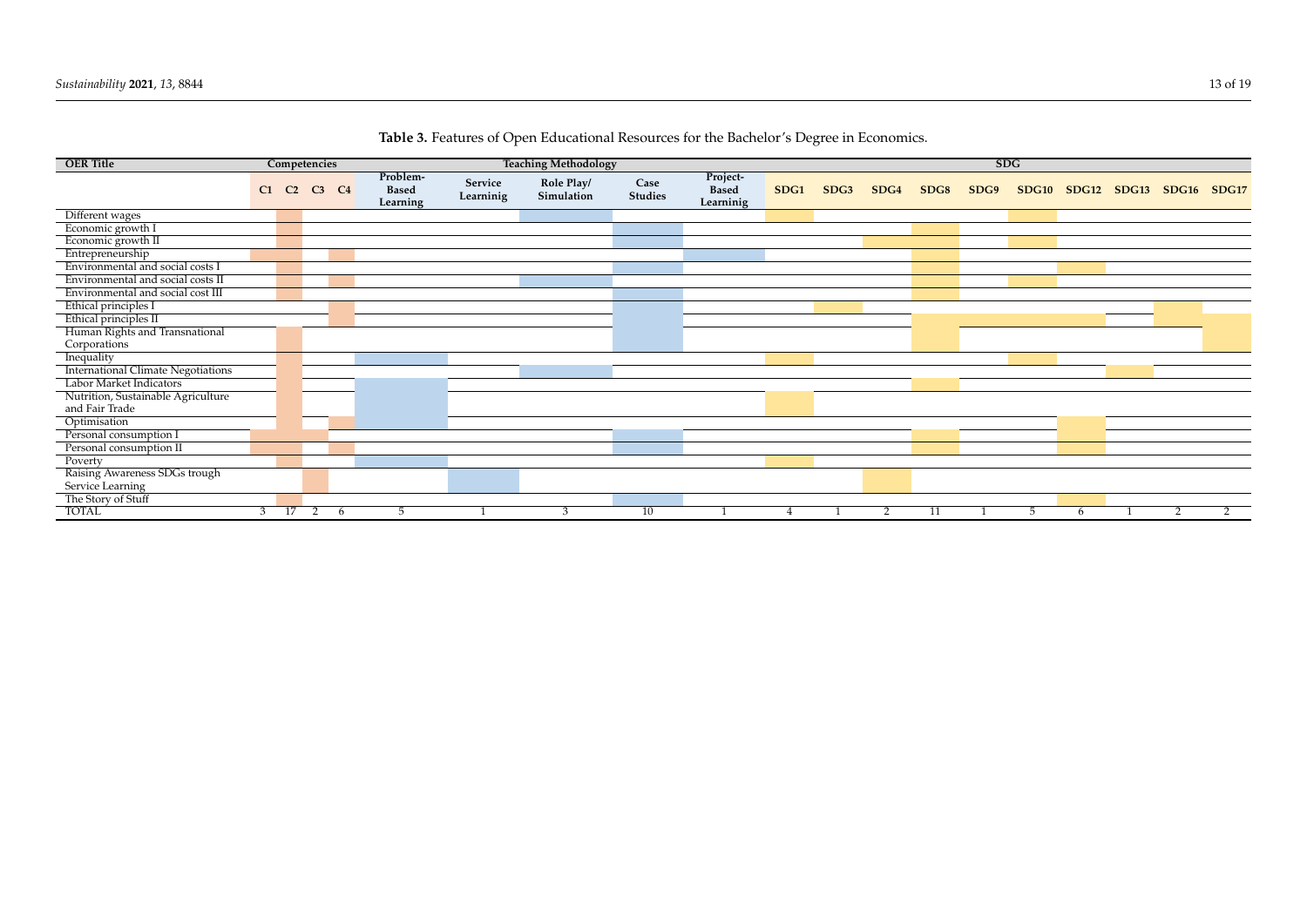#### <span id="page-13-0"></span>**5. Discussion**

As proposed by UNESCO [\[87\]](#page-18-4), education for sustainable development should provide students with knowledge, skills, and values to carry out responsible actions with the environment. It should be remembered that Education for Sustainable Development is based on a student-centered pedagogy, so that students should take responsibility for the environmental contents they are taught and be enabled to generate changes towards the construction of a more sustainable world.

The critical role of universities in sustainability have been widely recognised [\[2](#page-15-1)[,3](#page-15-2)[,19\]](#page-15-16), also with international declarations, as the Graz Declaration on Committing Universities to Sustainable Development [\[88\]](#page-18-5) or the Rio+20 Higher Education Initiative [\[89\]](#page-18-6). However, degrees like Economics remain more market-oriented and profit maximising than sustainability pedagogy [\[6\]](#page-15-5). This fact led authors such as Lozano et al. [\[7\]](#page-15-6) to call for integral implementation of sustainability.

Although many efforts to incorporate sustainable development into HEI have been made [\[35–](#page-16-10)[37](#page-16-12)[,90\]](#page-18-7), they tended to be compartmentalised [\[48](#page-16-22)[,49\]](#page-17-1), as they focused on specific domains instead of adopting a holistic view. An additional problem is that university teachers lack adequate training in sustainability and, although much has already been written about this training [\[5](#page-15-4)[,9,](#page-15-8)[10,](#page-15-23)[52\]](#page-17-3), it is still an unresolved issue in universities [\[10](#page-15-23)[,55\]](#page-17-6).

In response to these gaps, some lecturers from different departments of the Faculty of Economics and Business at the University of Murcia, trained in curricular sustainability, set up a working group. The intention is to establish the bases that will facilitate the introduction of sustainability for the rest of the teachers in our faculty in the daily practice of the subjects they teach in the different degrees and postgraduate courses.

To this end, the first step was to draw up a sustainability competency map for the Bachelor's Degree in Economics, based on those by EDINSOST for the Degrees in Engineering and Business Administration and Management, adapting the vocabulary to that of the Social Sciences and incorporating new learning outcomes more appropriate to the comprehensive education that economists should achieve.

Based on the competence map, a variety of curricular materials with different degrees of complexity were designed as the result of the effort and experience of the teachers involved in the project. Most of them have been tested in the subjects taught by these teachers, with a magnificent acceptance by the students, and all of them have been discussed in various working meetings. By including different teaching methodologies, considered to be the most appropriate for addressing sustainability competences, these resources facilitate learning to students, who not only acquire the competences of the subject, but also their sustainability consciousness, in line with Boeve-de Pauw et al. [\[4\]](#page-15-3).

The OERs proposed in this work constituted a diverse and versatile set of materials, which can be exported with confidence to a wide range of subjects in different areas of knowledge without the need for great effort, facilitating the incorporation of sustainability into other degrees, especially in Social Sciences.

Specifically, in the degree in Economics, the syllabi of most subjects are far from being concerned with sustainability, but with the implementation of the activities proposed in the OERs, the teacher will be able to propose practices that bring the student closer to this reality. This practice can facilitate coordination between teachers, both vertically and horizontally, following the same model of how the resources have been developed within the working group. Moreover, as they are published in open access, they can be easily accessed by any teacher interested in incorporating sustainability into their activity. Our conviction is that these materials could contribute to the creation of a learning community where successful experiences can be shared and materials can benefit from the collaboration of other teachers who could add improvements.

Although curricular sustainability is a research topic widely dealt with in the literature, there are very few works that draw up sustainability competence maps for university degrees, and none of them propose training activities with the level of detail of the OERs described in the results of this work.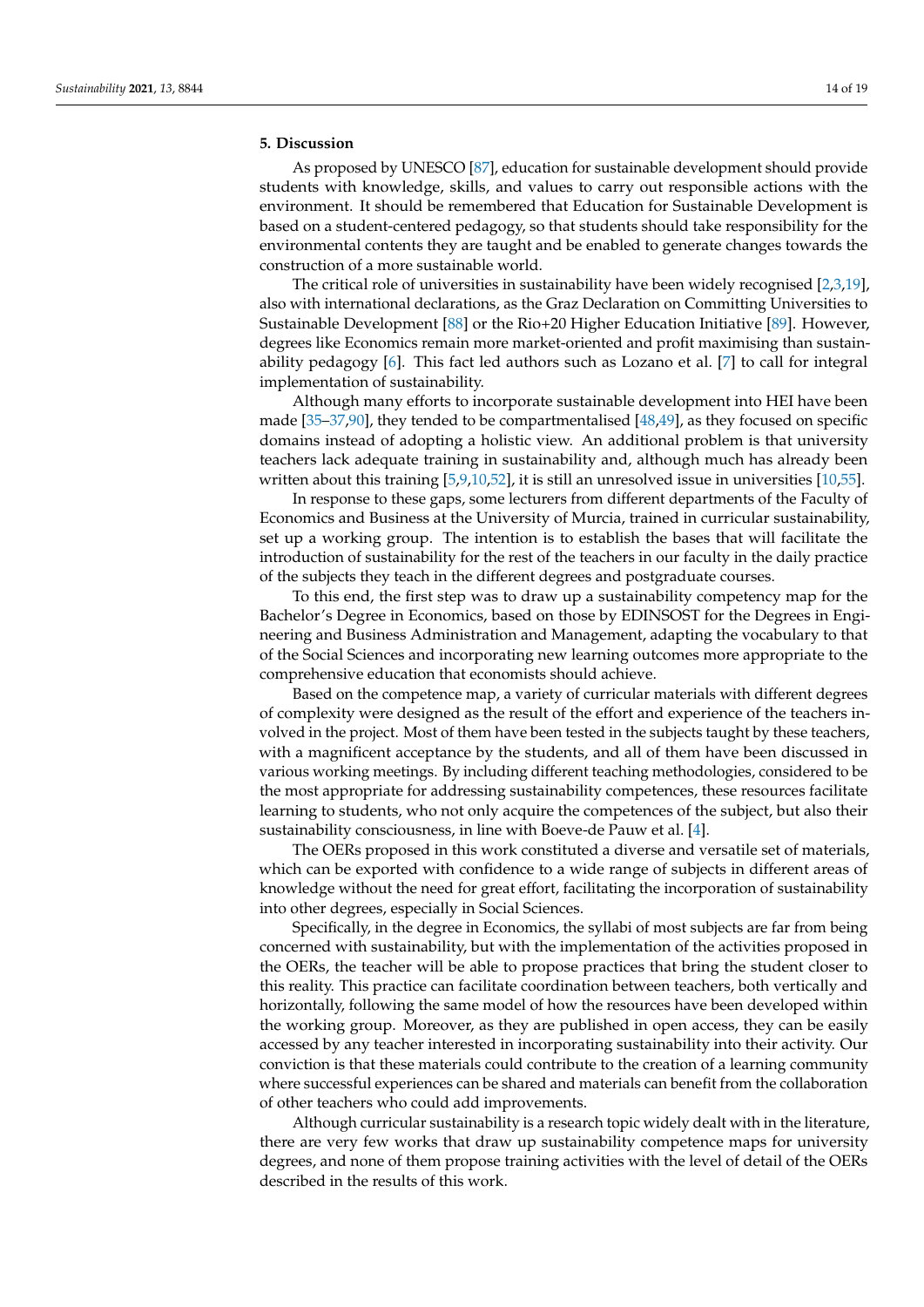#### <span id="page-14-0"></span>**6. Conclusions**

Reduce, recycle, and reuse promotes new business models that impact both economy and society. Therefore, it is necessary to incorporate into current curricula educational practices facilitating the learning of "*the knowledge and skills needed to promote sustainable development*" [\[91\]](#page-18-8).

On the basis of this need, we provided a guide to introduce sustainability competencies in the Economics degree by creating a SCM together with a series of learning resources that can help teachers to include sustainability contents in their teaching practice. The practical resources proposed in this paper might serve as a base model to implement sustainability in an easy way. The OERs include the SDG associated with each activity, the objectives to be pursued, the statement, the activities to be carried out by the students, the methodology to be used, the reflection questions to be answered by the learner, the material needed for the implementation of the activity, and any other information.

This proposal can be useful to researchers for the following reasons: first, it presents a basic guide (competency map) to systematically introduce competencies in sustainability in the Degree in Economics, identifying the learning outcomes associated with each competency; and, secondly, it offers a wide range of learning resources to be applied in the classroom by teachers. Although it is focused on the Economics Degree, the map is easily transferable to other universities and faculties and the resources can be used in a wide range of subjects of other social science degrees.

Nevertheless, this work was not absent of limitations. The OERs can be completed with the introduction of new aspects, such as how to evaluate the student's work, and a time estimate (inside and outside the classroom) to complete the proposed activities. They could also include the learning objectives proposed by the UNESCO related to each SDG.

This educational paradigm change we called upon cannot be implemented without the necessary commitment of all professors, because the integration of sustainability in the academic environment implies an additional effort and extra motivation. They not only have to make changes in the contents, but also in the teaching methods, in order to generate training activities that allow the development of competencies in sustainability. In this sense, our contribution can be a starting point to accomplish this. Moreover, given the difficulty of involving teachers in this arduous task, a further line of research would be to analyse how to encourage them to engage in this transformation, not only in the areas of economics and business, but in any other area of knowledge.

In this line, the next action in the working group is to implement a workshop where the resources can be worked out with other staff, in order to facilitate the spread of sustainability competencies among students. Indeed, it is crucial that students become aware that sustainability is a new paradigm in which environmental, social, and economic aspects must be balanced to achieve a development that allows a better quality of life without putting future generations at risk.

**Author Contributions:** L.M. conceptualization, supervision, writing—review and editing; E.J.S.-A. conceptualization, supervision, writing—review and editing; Ú.F.-M. formal analysis, writing original draft; M.L.-L. formal analysis, writing—original draft; J.V.L.-C. formal analysis, writing original draft; J.L.M.-R. methodology, writing—original draft; P.J.M.-C. methodology, writing original draft; M.C.P.-P. methodology, writing—original draft; M.C.S.-A. formal analysis, writing original draft. All authors have read and agreed to the published version of the manuscript.

**Funding:** The publication of this paper has been partly funded by EDINSOST internal funds RTI2018-094982-B-I00.

**Institutional Review Board Statement:** Not applicable.

**Informed Consent Statement:** Not applicable.

**Data Availability Statement:** Not applicable.

**Acknowledgments:** We thank the EDINSOST 2. SDGs, Integración de los Objetivos para el Desarrollo Sostenible en la formación en sostenibilidad de las titulaciones universitarias españolas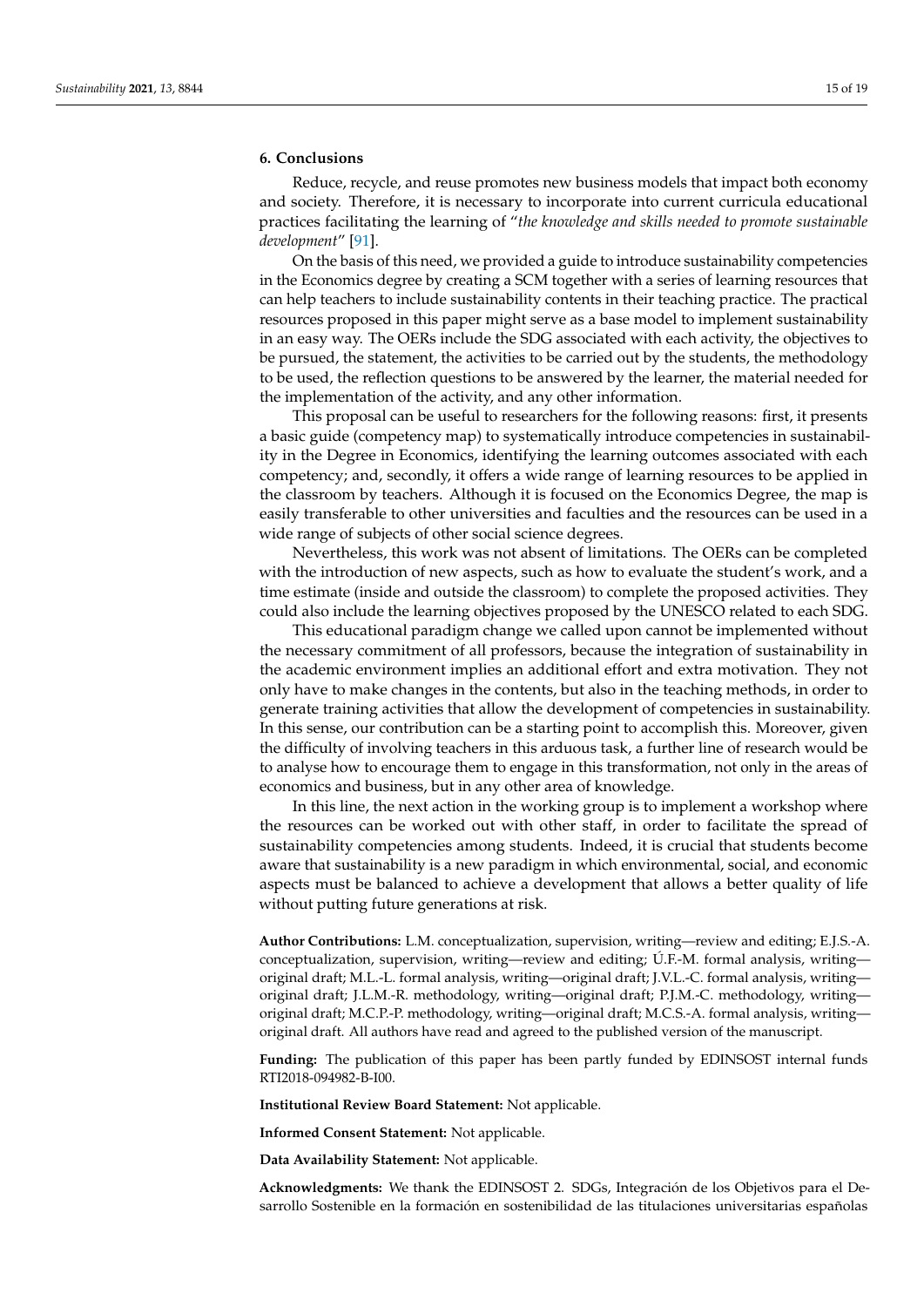(Integration of the Sustainable Development Goals in sustainability training in Spanish university degrees) for the support provided to use the map of competencies of the Bachelor's Degree in Business Administration.

**Conflicts of Interest:** The authors declare no conflict of interest.

## **References**

- <span id="page-15-0"></span>1. Olsson, D.; Gericke, N. The Adolescent Dip in Students' Sustainability Consciousness: Implications for Education for Sustainable Development. *J. Environ. Educ.* **2016**, *47*, 35–51. [\[CrossRef\]](http://doi.org/10.1080/00958964.2015.1075464)
- <span id="page-15-1"></span>2. Lozano, R.; Ceulemans, K.; Alonso-Almeida, M.; Huisingh, D.; Lozano, F.J.; Waas, T.; Lambrechts, W.; Lukman, R.; Hugé, J. A Review of Commitment and Implementation of Sustainable Development in Higher Education: Results from a Worldwide Survey. *J. Clean. Prod.* **2015**, *108*, 1–18. [\[CrossRef\]](http://doi.org/10.1016/j.jclepro.2014.09.048)
- <span id="page-15-2"></span>3. Larrán Jorge, M.; Herrera Madueño, J.; Calzado Cejas, M.Y.; Andrades Peña, F.J. An Approach to the Implementation of Sustainability Practices in Spanish Universities. *J. Clean. Prod.* **2015**, *106*, 34–44. [\[CrossRef\]](http://doi.org/10.1016/j.jclepro.2014.07.035)
- <span id="page-15-3"></span>4. Boeve-de Pauw, J.; Gericke, N.; Olsson, D.; Berglund, T. The Effectiveness of Education for Sustainable Development. *Sustainability* **2015**, *7*, 15693–15717. [\[CrossRef\]](http://doi.org/10.3390/su71115693)
- <span id="page-15-4"></span>5. UNESCO. *United Nations Decade of Education for Sustainable Development (2005–2014): Framework for the International Implementation Scheme*; UNESCO: Paris, France, 2003. Available online: [https://unesdoc.unesco.org/ark:/48223/pf0000131163?posInSet=6&](https://unesdoc.unesco.org/ark:/48223/pf0000131163?posInSet=6&queryId=88713851-e8ee-46ca-8309-f83b5207d759) [queryId=88713851-e8ee-46ca-8309-f83b5207d759](https://unesdoc.unesco.org/ark:/48223/pf0000131163?posInSet=6&queryId=88713851-e8ee-46ca-8309-f83b5207d759) (accessed on 30 July 2021).
- <span id="page-15-5"></span>6. Slocum, S.L.; Dimitrov, D.Y.; Webb, K. The Impact of Neoliberal Academic Policies on Higher Education Tourism Programs: Meeting the 2030 Sustainable Development Goals in the next generation. *Tour. Manag. Perspect.* **2019**, *30*, 33–42. [\[CrossRef\]](http://doi.org/10.1016/j.tmp.2019.01.004)
- <span id="page-15-6"></span>7. Lozano, R.; Lukman, R.; Lozano, F.J.; Huisingh, D.; Lambrechts, W. Declarations for Sustainability in Higher Education: Becoming Better Leaders, Through Addressing the University System. *J. Clean. Prod.* **2013**, *48*, 10–19. [\[CrossRef\]](http://doi.org/10.1016/j.jclepro.2011.10.006)
- <span id="page-15-7"></span>8. Ferreira, J.-A.; Ryan, L.; Tilbury, D. Mainstreaming education for sustainable development in initial teacher education in Australia: A review of existing professional development models. *J. Educ. Teach.* **2007**, *33*, 225–239. [\[CrossRef\]](http://doi.org/10.1080/02607470701259515)
- <span id="page-15-8"></span>9. UNESCO. *Educating for a Sustainable Future: A Transdisciplinary Vision for Concerted Action*; UNESCO: Paris, France, 1997. Available online: <https://unesdoc.unesco.org/ark:/48223/pf0000110686> (accessed on 30 July 2021).
- <span id="page-15-23"></span>10. UNESCO. *Guidelines and Recommendations for Reorienting Teacher Education to Address Sustainability*; Education for Sustainable Development in Action. UNESCO: Paris, France, 2005. Available online: <https://unesdoc.unesco.org/ark:/48223/pf0000143370> (accessed on 30 July 2021).
- <span id="page-15-22"></span>11. UNESCO. *Framework for the Implementation of Education for Sustainable Development (ESD) Beyond 2019. General Conference*; 40th Session; UNESCO: París, France, 2019. Available online: [https://unesdoc.unesco.org/ark:/48223/pf0000370215?posInSet=6&](https://unesdoc.unesco.org/ark:/48223/pf0000370215?posInSet=6&queryId=89666fa5-fcc6-4421-ad8c-2adcbf992c34) [queryId=89666fa5-fcc6-4421-ad8c-2adcbf992c34](https://unesdoc.unesco.org/ark:/48223/pf0000370215?posInSet=6&queryId=89666fa5-fcc6-4421-ad8c-2adcbf992c34) (accessed on 21 June 2021).
- <span id="page-15-9"></span>12. UNESCO. *Berlin Declaration on Education for Sustainable Development. UNESCO World Conference on Education for Sustainable Develpmet*; UNESCO: Berlin, Germany, 2021. Available online: [https://en.unesco.org/sites/default/files/esdfor2030-berlin](https://en.unesco.org/sites/default/files/esdfor2030-berlin-declaration-en.pdf)[declaration-en.pdf](https://en.unesco.org/sites/default/files/esdfor2030-berlin-declaration-en.pdf) (accessed on 30 July 2021).
- <span id="page-15-10"></span>13. Universidad de Murcia. ODSesiones. Available online: <https://www.um.es/web/17odsesiones/> (accessed on 30 July 2021).
- <span id="page-15-11"></span>14. López López, I.; Bote, M.; Marín Rives, L.; Rubio Bañón, A. Higher Education Institutions as a Transformation Platform under the Sustainable Development Goals Framework. *Eur. J. Sustain. Dev.* **2019**, *8*, 306–312. [\[CrossRef\]](http://doi.org/10.14207/ejsd.2019.v8n3p306)
- <span id="page-15-12"></span>15. Universidad de Murcia. AULA 2030: Sostenibilización Curricular. Available online: [https://www.um.es/web/17odsesiones/](https://www.um.es/web/17odsesiones/aula-2030) [aula-2030](https://www.um.es/web/17odsesiones/aula-2030) (accessed on 30 July 2021).
- <span id="page-15-13"></span>16. Sánchez-Carracedo, F.; Segalàs, J.; Vidal, E.; Martin, C.; Climent, J.; López, D.; Cabré, J. Improving Engineering Educators' Sustainability Competencies by using Competency Maps. The EDINSOST Project. *Int. J. Eng. Educ.* **2018**, *34*, 1527–1537.
- <span id="page-15-14"></span>17. Sánchez-Carracedo, F.; Moreno-Pino, F.M.; Sureda, B.; Antúnez, M.; Gutiérrez, I. A Methodology to Analyse the Presence of Sustainability in Engineering Curricula. Case of Study: Ten Spanish Engineering Degree Curricula. *Sustainability* **2019**, *11*, 4553. [\[CrossRef\]](http://doi.org/10.3390/su11174553)
- <span id="page-15-15"></span>18. Eizaguirre, A.; García-Feijoo, M.; Laka, J.P. Defining Sustainability Core Competencies in Business and Management Studies Based on Multinational Stakeholders' Perceptions. *Sustainability* **2019**, *11*, 2303. [\[CrossRef\]](http://doi.org/10.3390/su11082303)
- <span id="page-15-16"></span>19. CRUE. *Guidelines for the Inclusion of Sustainability in the Curriculum*; CRUE: Madrid, Spain, 2012. Available online: [https:](https://www.crue.org/wp-content/uploads/2020/02/Directrices_Ingles_Sostenibilidad_Crue2012.pdf) [//www.crue.org/wp-content/uploads/2020/02/Directrices\\_Ingles\\_Sostenibilidad\\_Crue2012.pdf](https://www.crue.org/wp-content/uploads/2020/02/Directrices_Ingles_Sostenibilidad_Crue2012.pdf) (accessed on 21 June 2021).
- <span id="page-15-17"></span>20. Miao, F.; Mishra, S.; Orr, D.; Janssen, B. *Guidelines on the Development of Open Educational Resources Policies*; UNESCO and Commonwealth of Learning: Paris, France, 2019. Available online: <http://hdl.handle.net/11599/3455> (accessed on 21 June 2021).
- <span id="page-15-18"></span>21. Sachs, J.D. Achieving the Sustainable Development Goals. *J. Int. Bus. Ethics* **2015**, *8*, 53–62.
- <span id="page-15-19"></span>22. Ministerio de Educación. Estrategia Universidad 2015. In *Contribución de las Universidades al Progreso Socioeconómico Español 2010–2015*; Secretaría General de Universidades: Madrid, Spain, 2010.
- <span id="page-15-20"></span>23. Cortese, A.D. The Critical Role of Higher Education in Creating a Sustainable Future. *Plan. High. Educ.* **2003**, *31*, 15–22.
- <span id="page-15-21"></span>24. Leal Filho, W. About the Role of Universities and Their Contribution to Sustainable Development. *High Educ. Policy* **2011**, *24*, 427–438. [\[CrossRef\]](http://doi.org/10.1057/hep.2011.16)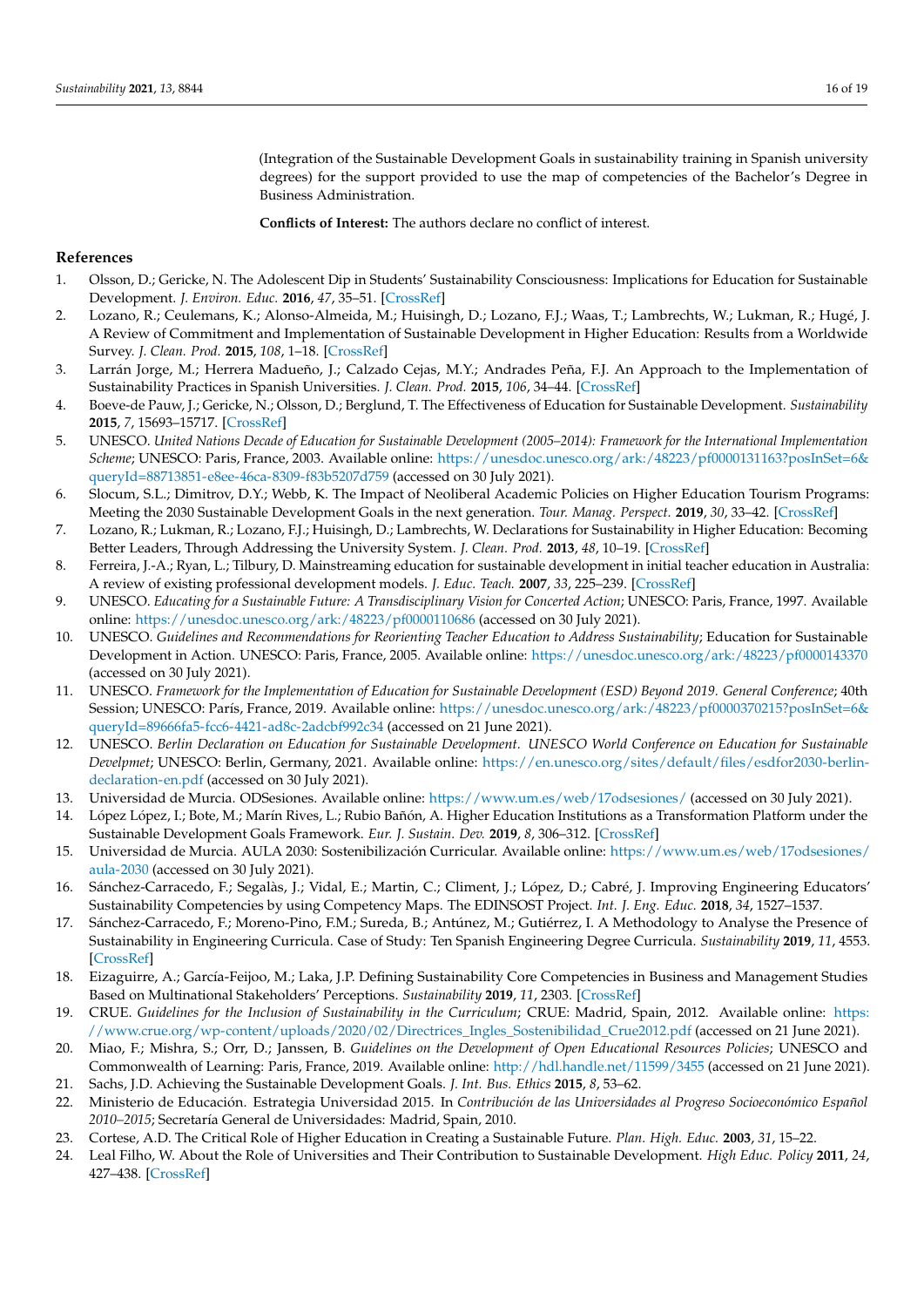- <span id="page-16-0"></span>25. UNESCO. *Draft International Implementation Scheme for the United Nations Decade of Education for Sustainable Development (2015– 2014)*; UNESCO: París, France, 2005. Available online: [https://unesdoc.unesco.org/ark:/48223/pf0000140372?posInSet=1&](https://unesdoc.unesco.org/ark:/48223/pf0000140372?posInSet=1&queryId=c2463cb8-defd-49d7-9295-6efd06c7971f) [queryId=c2463cb8-defd-49d7-9295-6efd06c7971f](https://unesdoc.unesco.org/ark:/48223/pf0000140372?posInSet=1&queryId=c2463cb8-defd-49d7-9295-6efd06c7971f) (accessed on 21 June 2021).
- <span id="page-16-1"></span>26. UNESCO. Aichi-Nagoya Declaration on Education for Sustainable Development. In Proceedings of the World Conference on Education for Sustainable Development, Aichi-Nagoya, Japan, 10–12 November 2014. Available online: [https://sustainabledevelopment.](https://sustainabledevelopment.un.org/content/documents/5859Aichi-Nagoya_Declaration_EN.pdf) [un.org/content/documents/5859Aichi-Nagoya\\_Declaration\\_EN.pdf](https://sustainabledevelopment.un.org/content/documents/5859Aichi-Nagoya_Declaration_EN.pdf) (accessed on 21 June 2021).
- <span id="page-16-2"></span>27. UN. Transforming Our World: The 2030 Agenda for Sustainable Development. Resolution adopted by the UN General Assembly on 25 September 2015. Available online: [https://www.un.org/ga/search/view\\_doc.asp?symbol=A/RES/70/1](https://www.un.org/ga/search/view_doc.asp?symbol=A/RES/70/1&Lang=E) [&Lang=E](https://www.un.org/ga/search/view_doc.asp?symbol=A/RES/70/1&Lang=E) (accessed on 21 June 2021).
- <span id="page-16-3"></span>28. Collazo Expósito, L.M.; Granados Sánchez, J. Implementation of SDGs in University Teaching: A Course for Professional Development of Teachers in Education for Sustainability for a Transformative Action. *Sustainability* **2020**, *12*, 8267. [\[CrossRef\]](http://doi.org/10.3390/su12198267)
- <span id="page-16-4"></span>29. Scott, R.H. Sustainable Curriculum, Sustainable University. *eCulture* **2009**, *2*, 122–129.
- <span id="page-16-5"></span>30. Buckler, C.; Creech, H. *Shaping the Future We Want. The United Nations Decade of Education for Sustainable Development (2005–2014)*; Final Report; UNESCO: París, France, 2014. Available online: <http://unesdoc.unesco.org/images/0023/002301/230171e.pdf> (accessed on 21 June 2021).
- <span id="page-16-6"></span>31. Ceulemans, K.; De Prins, M. Teacher's manual and method for SD integration in curricula. *J. Clean. Prod.* **2010**, *18*, 645–651. [\[CrossRef\]](http://doi.org/10.1016/j.jclepro.2009.09.014)
- <span id="page-16-7"></span>32. Lozano, R. Sustainable Development in Higher Education. Incorporation, Assessment and Reporting of Sustainable Development in Higher Education Institutions. MSc Thesis, In Environmental Management Policy. Lund University, Lund, Sweden, 2003. Available online: <https://lup.lub.lu.se/student-papers/search/publication/1325193> (accessed on 21 June 2021).
- <span id="page-16-8"></span>33. SDSN Australia/Pacific. Getting started with the SDGs in Universities: A Guide for Universities, Higher Education Institutions, and the Academic Sector. Sustainable Development Solutions Network (SDSN)—Australia/Pacific: Melbourne, Australia, 2017; Available online: [https://ap-unsdsn.org/wp-content/uploads/University-SDG-Guide\\_web.pdf](https://ap-unsdsn.org/wp-content/uploads/University-SDG-Guide_web.pdf) (accessed on 21 June 2021).
- <span id="page-16-9"></span>34. SDSN. *Accelerating Education for the SDGs in Universities: A Guide for Universities, Colleges and Tertiary and Higher Education Institutions*; Sustainable Development Solutions Network (SDSN): New York, NY, USA, 2020. Available online: [https:](https://irp-cdn.multiscreensite.com/be6d1d56/files/uploaded/accelerating-education-for-the-sdgs-in-unis-web_zZuYLaoZRHK1L77zAd4n.pdf) [//irp-cdn.multiscreensite.com/be6d1d56/files/uploaded/accelerating-education-for-the-sdgs-in-unis-web\\_zZuYLaoZRHK1](https://irp-cdn.multiscreensite.com/be6d1d56/files/uploaded/accelerating-education-for-the-sdgs-in-unis-web_zZuYLaoZRHK1L77zAd4n.pdf) [L77zAd4n.pdf](https://irp-cdn.multiscreensite.com/be6d1d56/files/uploaded/accelerating-education-for-the-sdgs-in-unis-web_zZuYLaoZRHK1L77zAd4n.pdf) (accessed on 21 June 2021).
- <span id="page-16-10"></span>35. Miñano, R.; García Haro, M. Implementando la Agenda 2030 en la Universidad. Casos Inspiradores de Educación para los ODS en las Universidades Españolas. Red Española para el Desarrollo Sostenible (REDS): Madrid, Spain, 2020. Available online: [https://reds-sdsn.es/wp-content/uploads/2020/05/Dosier-REDS\\_Casos-ODS-Univ-2020\\_web.pdf](https://reds-sdsn.es/wp-content/uploads/2020/05/Dosier-REDS_Casos-ODS-Univ-2020_web.pdf) (accessed on 21 June 2021).
- <span id="page-16-11"></span>36. Juárez-Nájera, M.; Dieleman, H.; Turpin-Marion, S. Sustainability in Mexican Higher Education: Towards a New Academic and Professional Culture. *J. Clean. Prod.* **2006**, *14*, 1028–1038. [\[CrossRef\]](http://doi.org/10.1016/j.jclepro.2005.11.049)
- <span id="page-16-12"></span>37. Sterling, S. The Future Fit Framework. An Introductory Guide to Teaching and Learning for Sustainability in HE (Guide). *J. Educ. Sustain. Dev.* **2012**, *7*, 134–135. [\[CrossRef\]](http://doi.org/10.1177/0973408213495614b)
- <span id="page-16-13"></span>38. Fernández Morilla, M.; Fuertes Camacho, M.T.; Albareda Tiana, S. Sostenibilización Curricular en la Educación Superior: Propuesta Metodológica. *Opción: Revista de Ciencias Humanas y Sociales* **2015**, *31*, 284–304. Available online: [https://www.redalyc.](https://www.redalyc.org/pdf/310/31045571018.pdf) [org/pdf/310/31045571018.pdf](https://www.redalyc.org/pdf/310/31045571018.pdf) (accessed on 21 June 2021).
- 39. Hesselbarth, C.; Schaltegger, S. Educating Change Agents for Sustainability—Learnings from the First Sustainability Management Master of Business Administration. *J. Clean. Prod.* **2014**, *62*, 24–36. [\[CrossRef\]](http://doi.org/10.1016/j.jclepro.2013.03.042)
- <span id="page-16-14"></span>40. López, D.; Sánchez, F.; Vidal, E.; Pegueroles, J.; Alier, M.; Cabré, J.; García, J.; García, H. A Methodology to Introduce Sustainability into the Final Year Project to Foster Sustainable Engineering Projects. In Proceedings of the IEEE Frontiers in Education Conference (FIE) Proceedings, Madrid, Spain, 22–25 October 2014. [\[CrossRef\]](http://doi.org/10.1109/FIE.2014.7044379)
- <span id="page-16-15"></span>41. Gomera, A.; Antúnez, M.; Villamandos, F. Universities That Learn to Tackle the Challenges of Sustainability: Case Study of the University of Córdoba (Spain). *Sustainability* **2020**, *12*, 6614. [\[CrossRef\]](http://doi.org/10.3390/su12166614)
- <span id="page-16-16"></span>42. Huisingh, D.; Mebratu, D. "Educating the Educators" as a Strategy for Enhancing Education on Cleaner Production. *J. Clean. Prod.* **2000**, *8*, 439–442. [\[CrossRef\]](http://doi.org/10.1016/S0959-6526(00)00048-2)
- <span id="page-16-17"></span>43. Lozano-García, F.J.; Gándara, G.; Perrni, O.; Manzano, M.; Hernández, E.; Huisingh, D. Capacity Building: A Course on Sustainable Development to Educate the Educators. *Int. J. Sustain. High. Educ.* **2008**, *9*, 257–281. [\[CrossRef\]](http://doi.org/10.1108/14676370810885880)
- <span id="page-16-18"></span>44. Solís-Espallargas, C.; Ruiz-Morales, J.; Limón-Domínguez, D.; Valderrama-Hernández, R. Sustainability in the University: A Study of Its Presence in Curricula, Teachers and Students of Education. *Sustainability* **2019**, *11*, 6620. [\[CrossRef\]](http://doi.org/10.3390/su11236620)
- <span id="page-16-19"></span>45. Leal Filho, W.; Shiel, C.; Paço, A.; Mifsud, M.; Avila, L.V.; Brandli, L.L.; Moltham-Hill, P.; Pace, P.; Azeitero, U.M.; Vargas, V.R.; et al. Sustainable Development Goals and Sustainability Teaching at Universities: Falling Behind or Getting Ahead of the Pack? *J. Clean. Prod.* **2019**, *232*, 285–294. [\[CrossRef\]](http://doi.org/10.1016/j.jclepro.2019.05.309)
- <span id="page-16-20"></span>46. Leal Filho, W.; Salvia, A.L.; Frankenberger, F.; Wall, T.; Hindley, A.; Mifsud, M.; Brandli, L.L.; Will, M. Trends in Scientific Publishing on Sustainability in Higher Education. *J. Clean. Prod.* **2021**, *296*, 126569. [\[CrossRef\]](http://doi.org/10.1016/j.jclepro.2021.126569)
- <span id="page-16-21"></span>47. Crespo, B.; Míguez-Álvarez, C.; Arce, M.E.; Cuevas, M.; Míguez, J.L. The Sustainable Development Goals: An Experience on Higher Education. *Sustainability* **2017**, *9*, 1353. [\[CrossRef\]](http://doi.org/10.3390/su9081353)
- <span id="page-16-22"></span>48. Azcárate, P.; Navarrete, A.; García, E. Aproximación al Nivel de Inclusión de la Sostenibilidad en los Curricula Universitarios. *Profesorado. Rev. Curric. Y Form. Profr.* **2012**, *16*, 105–117.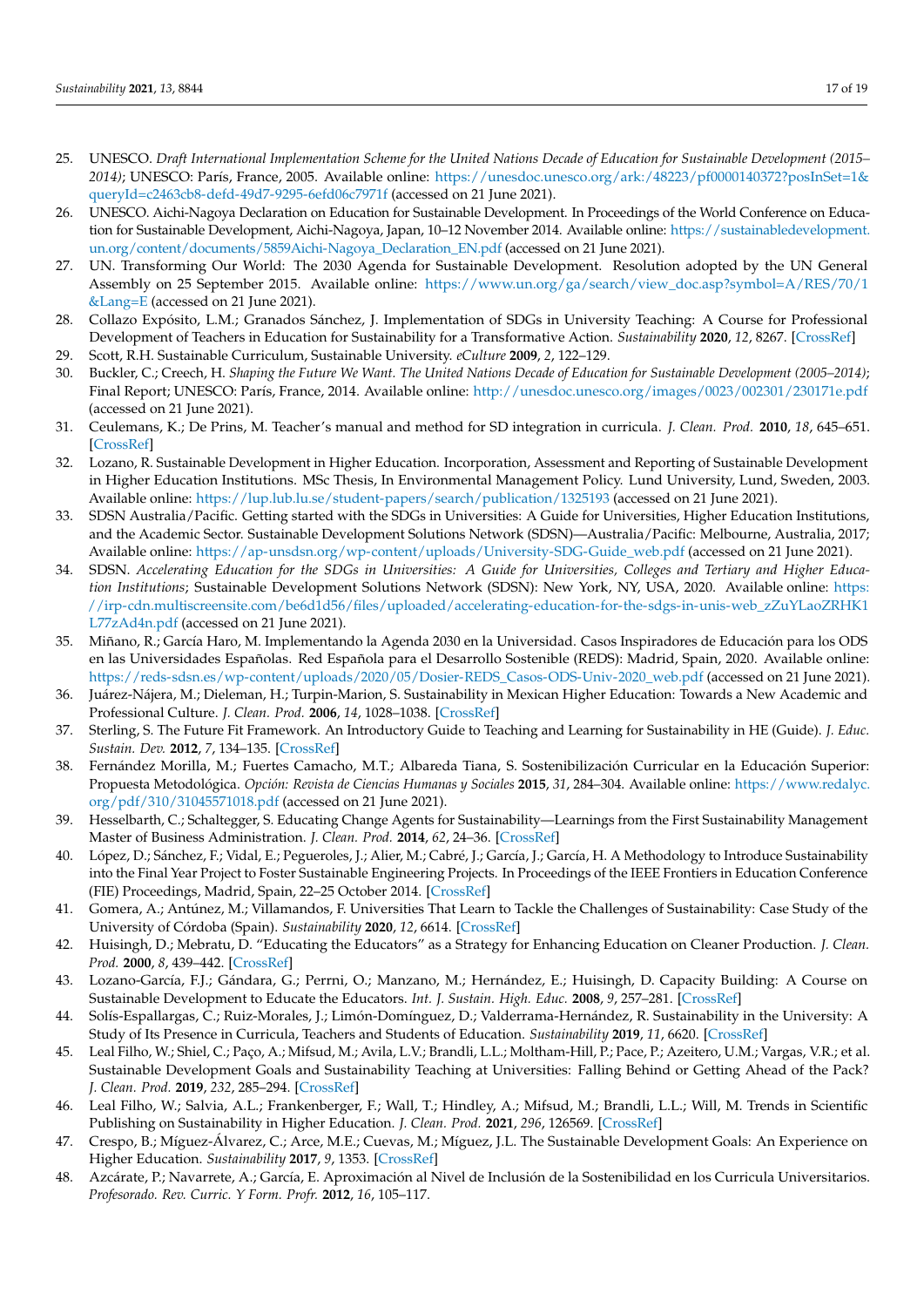- <span id="page-17-1"></span>49. Leal Filho, W.; Wu, Y.-C.J.; Brandli, L.L.; Avila, L.V.; Azeitero, U.M.; Caeiro, S.; Madruga, L.R.R.G. Identifying and Overcoming Obstacles to the Implementation of Sustainable Development at Universities. *J. Integr. Environ. Sci.* **2017**, *14*, 93–108. [\[CrossRef\]](http://doi.org/10.1080/1943815X.2017.1362007)
- <span id="page-17-0"></span>50. Lidgren, A. A Sustainable Course for Higher Education. MSc Thesis, In Environmental Management Policy. Lund University, Lund, Sweden, 2004. Available online: <https://lup.lub.lu.se/student-papers/search/publication/1329314> (accessed on 21 June 2021).
- <span id="page-17-2"></span>51. Lozano, R. Diffusion of Sustainable Development in Universities' Curricula: An Empirical Example from Cardiff University. *J. Clean. Prod.* **2010**, *18*, 637–644. [\[CrossRef\]](http://doi.org/10.1016/j.jclepro.2009.07.005)
- <span id="page-17-3"></span>52. Lozano, R. Incorporation and institutionalization of SD into universities: Breaking through barriers to change. *J. Clean. Prod.* **2006**, *14*, 787–796. [\[CrossRef\]](http://doi.org/10.1016/j.jclepro.2005.12.010)
- <span id="page-17-4"></span>53. UE4SD. *Leading Practice Publication. Professional Development of University Educators on Education for Sustainable Development in European Countries*; University Educators for Sustainable Development (UE4SD): Prague, Checz Republic, 2015.
- <span id="page-17-5"></span>54. Barth, M.; Godemann, J.; Rieckmann, M.; Stoltenberg, U. Developing Key Competencies for Sustainable Development in Higher Education. *Int. J. Sustain. High. Educ.* **2007**, *8*, 416–430. [\[CrossRef\]](http://doi.org/10.1108/14676370710823582)
- <span id="page-17-6"></span>55. UNESCO. *Education for Sustainable Development Goals: Learning Objectives*; UNESCO: Paris, France, 2017; Available online: <https://unesdoc.unesco.org/ark:/48223/pf0000247444> (accessed on 21 June 2021).
- <span id="page-17-7"></span>56. Benito Olalla, C.; Merino, M. Competences for Sustainability in Undergraduate Business Studies: A Content Analysis of Value-Based Course Syllabi in Spanish Universities. *Int. J. Educ. Manag.* **2019**, *17*, 239–253. [\[CrossRef\]](http://doi.org/10.1016/j.ijme.2019.02.006)
- <span id="page-17-8"></span>57. Delors, J. Learning: The Treasure Within. Report to UNESCO of the International Commission on Education for the Twenty-first Century. 1996. Available online: <https://www.eccnetwork.net/resources/learning> (accessed on 21 June 2021).
- <span id="page-17-9"></span>58. UNESCO. *Education for All by 2015: Will We Make It?* UNESCO: Paris, France, 2008. Available online: [https://unesdoc.unesco.](https://unesdoc.unesco.org/ark:/48223/pf0000154743) [org/ark:/48223/pf0000154743](https://unesdoc.unesco.org/ark:/48223/pf0000154743) (accessed on 21 June 2021).
- <span id="page-17-10"></span>59. Blok, V.; Gremmen, B.; Wesselink, R. Dealing with the Wicked Problem of Sustainability: The Role of Individual Virtuous Competence. *Bus. Prof. Ethics J.* **2016**, *34*, 297–327. [\[CrossRef\]](http://doi.org/10.5840/bpej201621737)
- <span id="page-17-11"></span>60. Lans, T.; Blok, V.; Wesselink, R. Learning Apart and Together: Towards an Integrated Competence Framework for Sustainable Entrepreneurship in Higher Education. *J. Clean. Prod.* **2014**, *62*, 37–47. [\[CrossRef\]](http://doi.org/10.1016/j.jclepro.2013.03.036)
- <span id="page-17-12"></span>61. Barrón, A.; Ferrer-Balas, D.; Navarrete Salvador, A. Sostenibilización Curricular en las Universidades Españolas: ¿Ha llegado la hora de actuar? *R. Eur. Edc.* **2010**, *7*, 388–399. Available online: <http://hdl.handle.net/10498/9877> (accessed on 30 July 2021). [\[CrossRef\]](http://doi.org/10.25267/Rev_Eureka_ensen_divulg_cienc.2010.v7.iextra.18)
- <span id="page-17-13"></span>62. Ministerio de Educación. Real Decreto 1027/2011, de 15 de Julio, por el que se Establece el Marco Español de Cualificaciones para la Educación Superior. *BOE* **2011**, *185*, 87912–87918, Madrid, España, 3 de agosto de 2011. Available online: [https:](https://www.boe.es/eli/es/rd/2011/07/15/1027) [//www.boe.es/eli/es/rd/2011/07/15/1027](https://www.boe.es/eli/es/rd/2011/07/15/1027) (accessed on 21 June 2021).
- <span id="page-17-14"></span>63. CHEA. *Accreditation and Student Learning Outcomes: Perspectives from Accrediting Organizations*; Council for Higher Education Accreditation (CHEA): Washington, DC, USA, 2019. Available online: [https://www.chea.org/sites/default/files/pdf/](https://www.chea.org/sites/default/files/pdf/Accreditation%20and%20Student%20Learning%20Outcomes%20-%20Final.pdf) [Accreditation%20and%20Student%20Learning%20Outcomes%20-%20Final.pdf](https://www.chea.org/sites/default/files/pdf/Accreditation%20and%20Student%20Learning%20Outcomes%20-%20Final.pdf) (accessed on 21 June 2021).
- <span id="page-17-15"></span>64. Hylen, J. *Giving Knowledge for Free: The Emergence of Open Educational Resources*; Centre for Educational Research and Innovation (CERI), OECD: París, France, 2007; Available online: [https://www.oecd.org/education/ceri/givingknowledgeforfreetheemer](https://www.oecd.org/education/ceri/givingknowledgeforfreetheemer- genceofopeneducationalresources.htm)[genceofopeneducationalresources.htm](https://www.oecd.org/education/ceri/givingknowledgeforfreetheemer- genceofopeneducationalresources.htm) (accessed on 21 June 2021).
- <span id="page-17-20"></span>65. Downes, S. Models for Sustainable Open Educational Resources. *Interdiscip. J. Knowl. Learn. Objects* **2007**, *3*, 29–44. [\[CrossRef\]](http://doi.org/10.28945/384)
- <span id="page-17-21"></span>66. Hilton, J., III; Wiley, D.; Stein, J.; Johnson, A. The four 'R's of openness and ALMS analysis: Frameworks for open educational resources. *Open Learn.* **2010**, *25*, 37–44. [\[CrossRef\]](http://doi.org/10.1080/02680510903482132)
- <span id="page-17-16"></span>67. Wiley, D.; Bliss, T.J.; McEwen, M. Open Educational Resources: A Review of the Literature. In *Handbook of Research on Educational Communications and Technology*; Spector, J., Merrill, M., Elen, J., Bishop, M., Eds.; Springer: New York, NY, USA, 2014; pp. 781–789.
- <span id="page-17-17"></span>68. Butcher, N. *A Basic Guide to Open Educational Resources (OER)*; Commonwealth of Learning & UNESCO: París, France, 2011. Available online: <https://unesdoc.unesco.org/ark:/48223/pf0000215804> (accessed on 21 June 2021).
- <span id="page-17-18"></span>69. Berti, M. Open Educational Resources in Higher Education. *Issues Trends Educ. Technol.* **2018**, *6*, 4–15. [\[CrossRef\]](http://doi.org/10.2458/azu_itet_v6i1_berti)
- <span id="page-17-19"></span>70. McKerlich, R.; Ives, C.; McGreal, R. Measuring Use and Creation of Open Educational Resources in Higher Education. *Int. Rev. Res. Open Distance Learn.* **2013**, *14*, 90–103. [\[CrossRef\]](http://doi.org/10.19173/irrodl.v14i4.1573)
- <span id="page-17-22"></span>71. Lane, A. Open Education and the Sustainable Development Goals: Making Change Happen. *J. Learn. Dev.* **2017**, *4*, 275–286.
- <span id="page-17-23"></span>72. Sclater, N. Open Educational Resources: Motivations, Logistics and Sustainability. In *Content Management for E-Learning*; Ferrer, N.F., Alonso, J.M., Eds.; Springer: New York, NY, USA, 2010; pp. 179–193.
- <span id="page-17-24"></span>73. Segalàs Coral, J.; Sanchéz Carracedo, F. El Proyecto EDINSOST. Formación en las Universidades Españolas de Profesionales como Agentes de Cambio para Afrontar los Retos de la Sociedad. *Revista de Educación Ambiental y Sostenibilidad* **2019**, *1*, 1204. [\[CrossRef\]](http://doi.org/10.25267/Rev_educ_ambient_sostenibilidad.2019.v1.i1.1204)
- <span id="page-17-25"></span>74. Ministerio de Educación y Formación Profesional (Gobierno de España). Glosario de Términos. Available online: [https:](https://www.educacionyfp.gob.es/fpadistancia/en/comunes/glosario.html) [//www.educacionyfp.gob.es/fpadistancia/en/comunes/glosario.html](https://www.educacionyfp.gob.es/fpadistancia/en/comunes/glosario.html) (accessed on 21 June 2021).
- <span id="page-17-26"></span>75. Botello, C.M.; Chiang, M. Competencias y Educación Superior. Un Estudio Empírico. *Horiz. Educ.* **2007**, *12*, 23–35.
- <span id="page-17-27"></span>76. Hartel, R.W.; Foegeding, E.A. Learning: Objectives, Competencies, or Outcomes? *J. Food Sci. Educ.* **2004**, *3*, 69–70. [\[CrossRef\]](http://doi.org/10.1111/j.1541-4329.2004.tb00047.x)
- <span id="page-17-28"></span>77. Miller, G.E. The assessment of clinical skills/competence/performance. *Acad. Med.* **1990**, *65*, S63–S67. [\[CrossRef\]](http://doi.org/10.1097/00001888-199009000-00045) [\[PubMed\]](http://www.ncbi.nlm.nih.gov/pubmed/2400509)
- <span id="page-17-29"></span>78. Seatter, C.S.; Ceulemans, K. Teaching Sustainability in Higher Education: Pedagogical Styles that Make a Difference. *Can. J. High. Educ.* **2017**, *47*, 47–70. [\[CrossRef\]](http://doi.org/10.47678/cjhe.v47i2.186284)